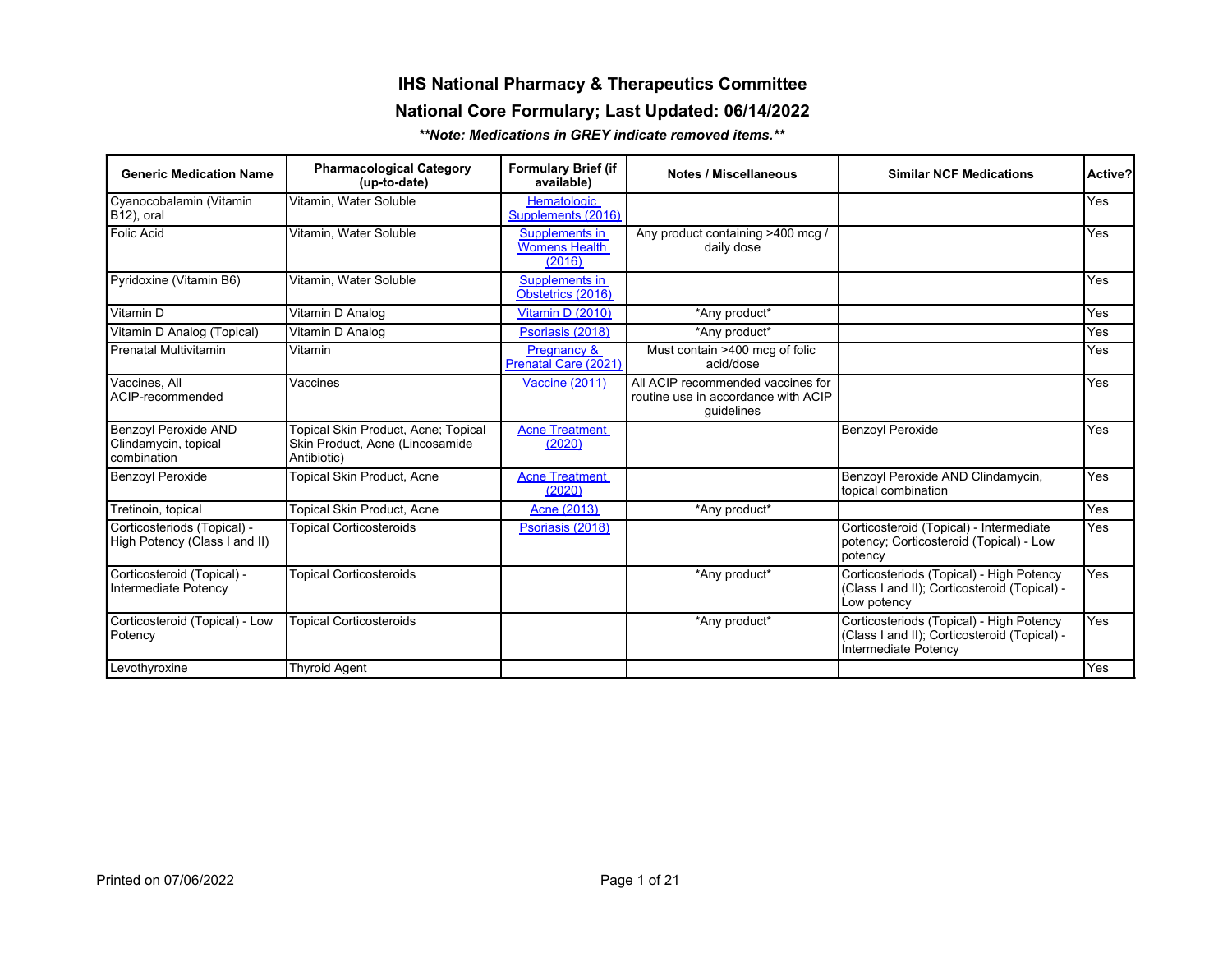| <b>Generic Medication</b><br><b>Name</b>                         | <b>Pharmacological Category</b><br>(up-to-date)                                  | <b>Formulary Brief (if</b><br>available)           | <b>Notes / Miscellaneous</b>                                                                          | <b>Similar NCF Medications</b>                                                                                                                                                  | Active?    |
|------------------------------------------------------------------|----------------------------------------------------------------------------------|----------------------------------------------------|-------------------------------------------------------------------------------------------------------|---------------------------------------------------------------------------------------------------------------------------------------------------------------------------------|------------|
| Laxative, stimulant                                              | <b>Stimulant Laxative</b>                                                        |                                                    | *Any product*                                                                                         |                                                                                                                                                                                 | Yes        |
| Nicotine replacement<br>therapy (NRT),<br>combination            | Smoking Cessation Aid                                                            | <b>Nicotine Dependence</b><br>(2015)               | Combination NRT (nicotine<br>patches + any short-acting NRT<br>product)                               | <b>Bupropion: Varenicline</b>                                                                                                                                                   | <b>Yes</b> |
| Moisturizers (both cream-<br>AND petroleum-based)                | Skin and Mucous Membrane<br>Agent, Miscellaneous; Topical<br><b>Skin Product</b> | <b>Atopic Dermatitis</b><br>(2020)                 |                                                                                                       | Corticosteriods (Topical) - High potency (Class I<br>and II); Corticosteroid (Topical) - Intermediate<br>potency; Corticosteroid (Topical) - Low potency;<br>Tacrolimus         | <b>Yes</b> |
| Salsalate                                                        | Salicylate                                                                       |                                                    |                                                                                                       |                                                                                                                                                                                 | Yes        |
| Proton Pump Inhibitor                                            | Proton Pump Inhibitor                                                            | <b>GERD &amp; PUD (2018)</b>                       | *Any product*                                                                                         |                                                                                                                                                                                 | Yes        |
| Phosphodiesterase 5<br>(PDE5) Inhibitor                          | Phosphodiesterase-5 Enzyme<br>Inhibitor                                          | Phosphodiesterase 5<br>Inhibitors (2018)           | *Any product*                                                                                         |                                                                                                                                                                                 | Yes        |
| Sevelamer carbonate                                              | Phosphate Binder                                                                 | <b>Phosphate Binders</b><br>(2018)                 | For patients on dialysis who<br>cannot use calcium-based<br>phosphate binders due to<br>hypercalcemia | Calcium                                                                                                                                                                         | <b>Yes</b> |
| Varenicline                                                      | Partial Nicotine Agonist,<br>Smoking Cessation Aid                               | <b>Nicotine Dependence</b><br>(2015)               |                                                                                                       | Bupropion                                                                                                                                                                       | <b>Yes</b> |
| Ophthalmic Prostaglandin<br>Analog                               | Ophthalmic Prostaglandin<br>Analog                                               | Ophth Prostaglandin<br>Analogs (2018)              | *Any product*                                                                                         |                                                                                                                                                                                 | <b>Yes</b> |
| Artificial Tear substitute.<br>Ophthalmic (Preservative<br>Free) | Ophthalmic Agent,<br>Miscellaneous                                               | <b>Ocular Treatments</b><br>(2022)                 | *Any Preservative-Free product*                                                                       | Ciprofloxacin, Ophthalmic Solution; Corticosteroid<br>(Ophthalmic) - Low Potency; Polymyxin<br>B/trimethoprim, Ophthalmic Solution; Prednisolone,<br>Ophthalmic Suspension      | Yes        |
| Fluoride, oral                                                   | Nutritional Supplement                                                           | <b>Supplements in Oral</b><br><b>Health (2016)</b> | *Any oral formulation*                                                                                |                                                                                                                                                                                 | <b>Yes</b> |
| Atomoxetine                                                      | Norepinephrine Reuptake<br>Inhibitor, Selective                                  | <b>ADHD (2020)</b>                                 |                                                                                                       | Dextroamphetamine / Amphetamine (immediate<br>release); Dextroamphetamine / Amphetamine<br>(long-acting); Methylphenidate (immediate release);<br>Methylphenidate (long-acting) | <b>Yes</b> |
| Diclofenac                                                       | Nonsteroidal Anti-Inflammatory<br>Drug                                           | <b>NSAIDs (2014)</b>                               | *Any formulation*                                                                                     | Ibuprofen; Indomethacin; Meloxicam; Naproxen                                                                                                                                    | <b>Yes</b> |
| Ibuprofen                                                        | Nonsteroidal Anti-Inflammatory<br>Drug                                           | <b>NSAIDs (2014)</b>                               |                                                                                                       | Diclofenac; Indomethacin; Meloxicam; Naproxen                                                                                                                                   | <b>Yes</b> |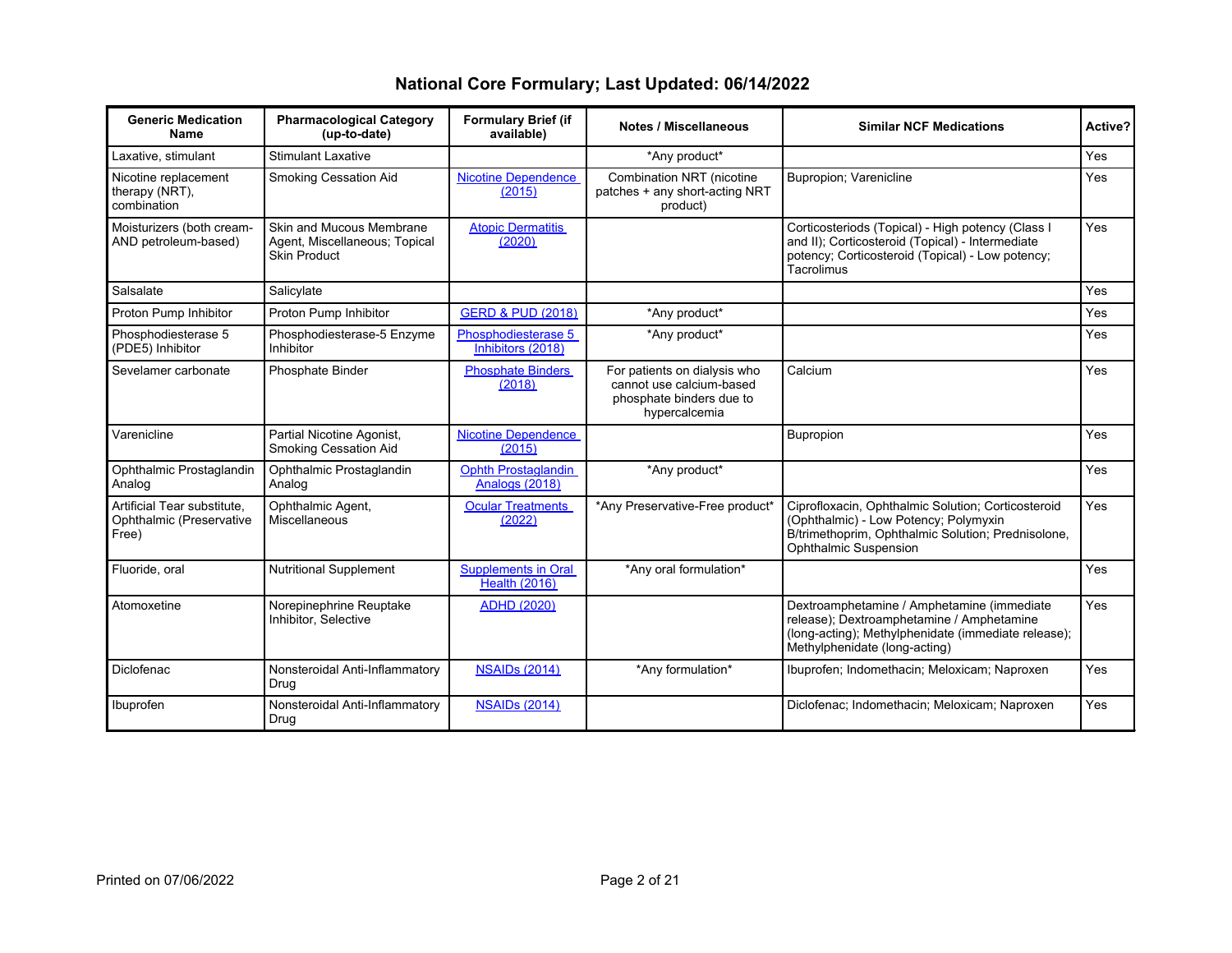| <b>Generic Medication Name</b>                    | Pharmacological Category (up-to-date)                                          | <b>Formulary Brief (if</b><br>available)  | Notes /<br><b>Miscellaneous</b>  | <b>Similar NCF Medications</b>                                             | Active? |
|---------------------------------------------------|--------------------------------------------------------------------------------|-------------------------------------------|----------------------------------|----------------------------------------------------------------------------|---------|
| Indomethacin                                      | Nonsteroidal Anti-Inflammatory Drug                                            | <b>NSAIDs (2014)</b>                      |                                  | Diclofenac; Ibuprofen; Meloxicam; Naproxen                                 | I Yes   |
| Meloxicam                                         | Nonsteroidal Anti-Inflammatory Drug                                            | <b>NSAIDs (2014)</b>                      |                                  | Diclofenac; Ibuprofen; Indomethacin;<br>Naproxen                           | Yes     |
| Naproxen                                          | Nonsteroidal Anti-Inflammatory Drug                                            | <b>NSAIDs (2014)</b>                      |                                  | Diclofenac; Ibuprofen; Indomethacin                                        | Yes     |
| Memantine                                         | N-Methyl-D-Aspartate (NMDA) Receptor<br>Antagonist                             |                                           |                                  |                                                                            | Yes     |
| Low-molecular weight<br>heparin                   | Low-molecular Weight Heparin                                                   | <b>VTE Prophylaxis (2011)</b>             | *Any product*                    |                                                                            | Yes     |
| Umeclidinium/vilanterol                           | Long-Acting Muscarinic Antagonist (LAMA) /<br>Long-Acting Beta2 Agonist (LABA) | LAMAs (2019)                              |                                  | Tiotropium (Spiriva®)                                                      | Yes     |
| Tiotropium (Spiriva®)                             | Long-Acting Anticholinergic Agent                                              | <b>Inhaled Anticholinergics</b><br>(2011) | *Branded product*                |                                                                            | Yes     |
| Montelukast                                       | Leukotriene Receptor Antagonist                                                |                                           |                                  |                                                                            | Yes     |
| Polyethylene glycol                               | Laxative, Osmotic                                                              | <b>Irritable Bowel</b><br>Syndrome (2018) | *Any product*                    | Lactulose                                                                  | Yes     |
| Iron, oral                                        | Iron Salt                                                                      | Hematologic<br>Supplements (2016)         | *Any oral formulation*           |                                                                            | Yes     |
| Corticosteroid, intranasal                        | Intranasal Corticosteroid                                                      |                                           | *Any product*                    |                                                                            | Yes     |
| Insulin Regular human<br>(NovoLIN <sup>®</sup> R) | Insulin, Short-Acting                                                          | Insulins (2015)                           | *Branded product*                |                                                                            | Yes     |
| Insulin aspart (NovoLog®)                         | Insulin, Rapid-Acting                                                          | Insulins (2015)                           | *Branded product*;<br>Pen Device |                                                                            | Yes     |
| Insulin detemir (Levemir®)                        | Insulin, Long-Acting                                                           | Insulins $(2015)$                         | *Branded product*:<br>Pen Device | Insulin glargine, any "interchangeable"<br>product (Semglee® -OR- Lantus®) | Yes     |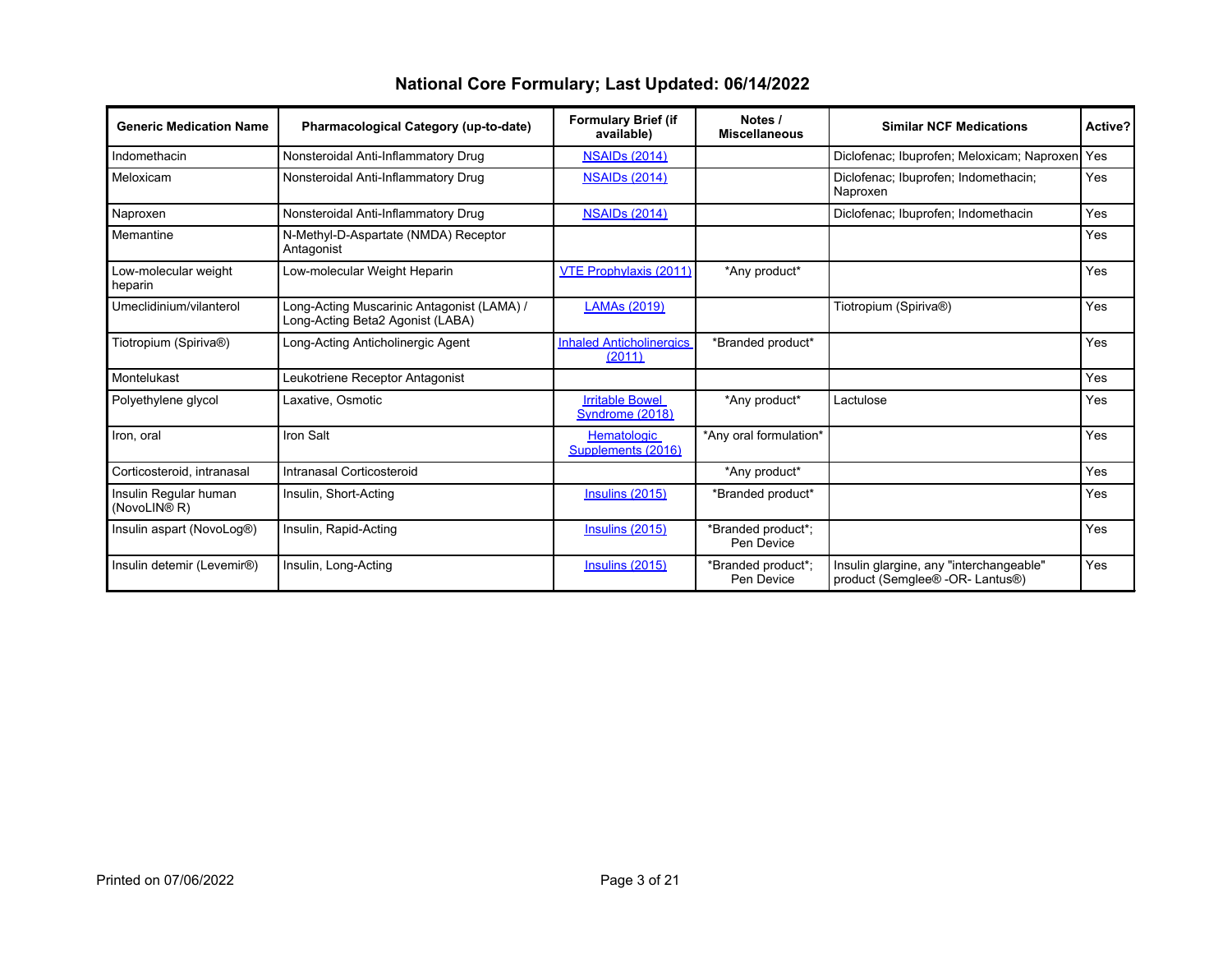| <b>Generic Medication</b><br><b>Name</b>                             | Pharmacological<br>Category (up-to-date)         | <b>Formulary Brief</b><br>(if available)                  | <b>Notes / Miscellaneous</b>                                                                                                                                                                                                          | <b>Similar NCF Medications</b>                                                                                                                                                                 | Active?    |
|----------------------------------------------------------------------|--------------------------------------------------|-----------------------------------------------------------|---------------------------------------------------------------------------------------------------------------------------------------------------------------------------------------------------------------------------------------|------------------------------------------------------------------------------------------------------------------------------------------------------------------------------------------------|------------|
| Insulin glargine, any                                                | Insulin, Long-Acting                             | Long-Acting<br>Insulins &<br><b>Biosimilars</b><br>(2021) | An interchangeable biosimilar product is a biosimilar that<br>meets additional requirements outlined by the law that<br>allows for the FDA to approve biosimilar and<br>interchangeable biosimilar medications.                       | Insulin detemir (Levemir®)                                                                                                                                                                     | <b>Yes</b> |
| Insulin NPH<br>(NovoLIN <sup>®</sup> N)                              | Insulin.<br>Intermediate-Acting                  | Insulins (2015)                                           | *Branded product*                                                                                                                                                                                                                     |                                                                                                                                                                                                | Yes        |
| Insulin aspart / Insulin<br>aspart protamine<br>(NovoLog® Mix 70/30) | Insulin, Combination<br>(70/30 Mix)              | Insulins (2015)                                           | *Branded product*; Pen Device                                                                                                                                                                                                         |                                                                                                                                                                                                | Yes        |
| Insulin NPH / Regular<br>human insulin<br>(NovoLIN® 70/30)           | Insulin, Combination<br>(70/30 Mix)              | Insulins $(2015)$                                         | *Branded product*                                                                                                                                                                                                                     |                                                                                                                                                                                                | Yes        |
| Ranitidine*                                                          | Histamine H <sub>2</sub><br>Antagonist           | <b>GERD &amp; PUD</b><br>(2018)                           | *(April 1, 2020) The Food and Drug Administration has<br>recommended that all formulations of ranitidine be taken<br>off the market due to contaminates of<br>N-Nitrosodimethylamine (NDMA), a carcinogen, in<br>ranitidine products. | Proton Pump Inhibitor                                                                                                                                                                          | Yes        |
| H1 Antagonist (2nd<br>generation),<br>long-acting                    | Histamine H1<br>Antagonist, Second<br>Generation |                                                           | *Any product*                                                                                                                                                                                                                         |                                                                                                                                                                                                | Yes        |
| Hydroxyzine                                                          | Histamine H1<br>Antagonist, First<br>Generation  | Anxiety<br>Disorders (2021)                               |                                                                                                                                                                                                                                       |                                                                                                                                                                                                | Yes        |
| <b>Estradiol for Injection</b>                                       | <b>Estrogen Derivative</b>                       | <b>Gender Affirming</b><br>Therapies (2022)               | Either valerate or cypionate product                                                                                                                                                                                                  | Estradiol tablets; Estradiol, transdermal                                                                                                                                                      | <b>Yes</b> |
| <b>Estradiol tablets</b>                                             | Estrogen Derivative                              | <b>Menopausal</b><br><b>Hormone</b><br>Therapy (2016)     |                                                                                                                                                                                                                                       | Estradiol for Injection; Estradiol, transdermal                                                                                                                                                | Yes        |
| Estradiol, transdermal                                               | <b>Estrogen Derivative</b>                       | <b>Gender Affirming</b><br>Therapies (2022)               | *Any patch*                                                                                                                                                                                                                           | Estradiol for Injection; Estradiol tablets                                                                                                                                                     | <b>Yes</b> |
| Estrogen vaginal<br>cream                                            | <b>Estrogen Derivative</b>                       | <b>NPTC Meeting</b><br><b>Update (May</b><br>2018         | *Any product*                                                                                                                                                                                                                         | <b>Estradiol tablets</b>                                                                                                                                                                       | <b>Yes</b> |
| Calcium                                                              | Electrolyte supplement                           |                                                           | *Any formulation*                                                                                                                                                                                                                     |                                                                                                                                                                                                | <b>Yes</b> |
| Prednisone                                                           | Corticosteroid,<br>Systemic                      |                                                           |                                                                                                                                                                                                                                       |                                                                                                                                                                                                | Yes        |
| Corticosteroid<br>(Ophthalmic) - Low<br>Potency                      | Corticosteroid,<br>Ophthalmic                    | Ocular<br><b>Treatments</b><br>(2022)                     | *Any product - see Form Brief for suggested products                                                                                                                                                                                  | Artificial Tear substitute, Ophthalmic<br>(Preservative Free); Ciprofloxacin,<br>Ophthalmic Solution; Polymyxin<br>B/trimethoprim, Ophthalmic Solution;<br>Prednisolone, Ophthalmic Suspension | Yes        |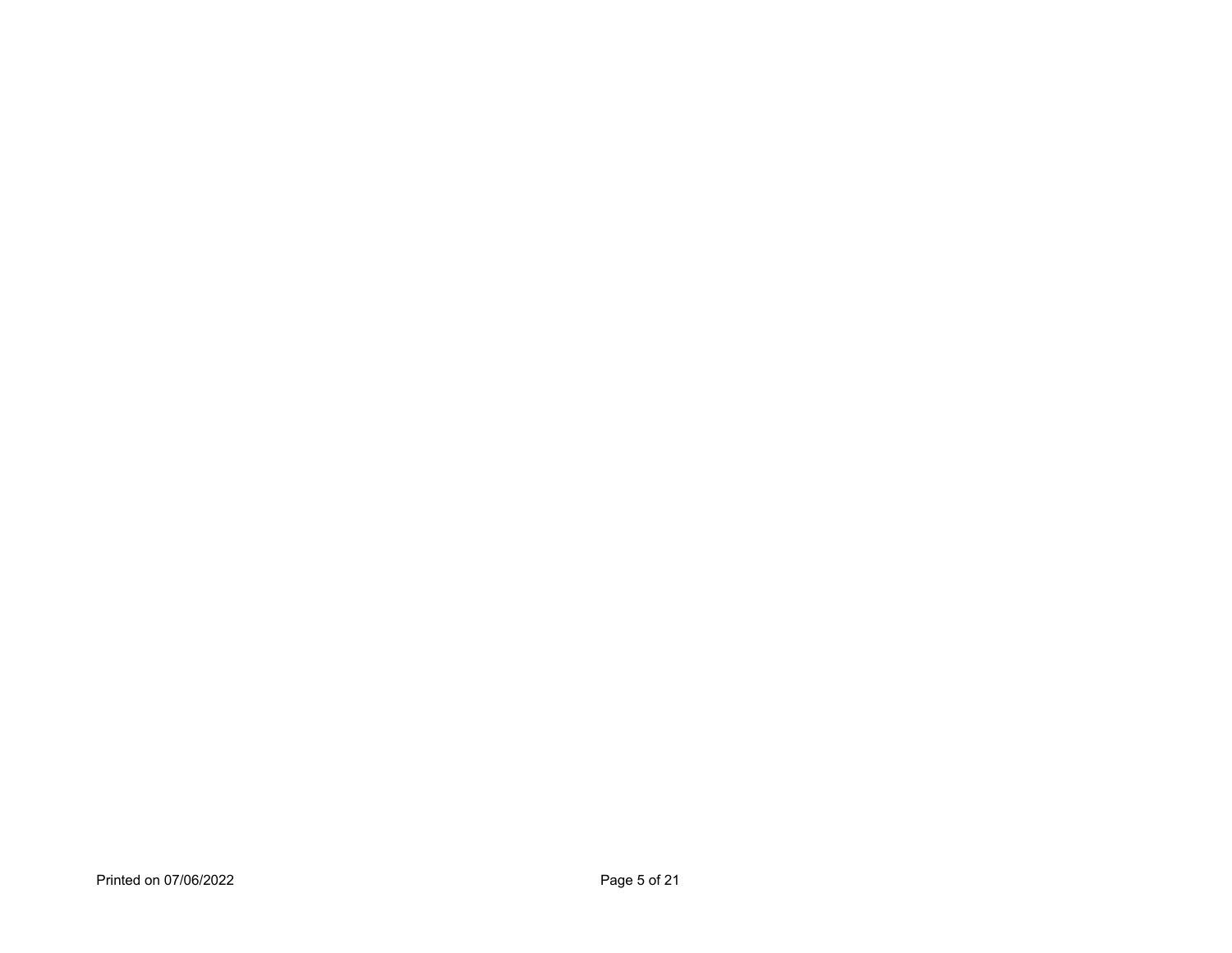| <b>Generic Medication Name</b>                                  | Pharmacological<br>Category (up-to-date)                | <b>Formulary Brief (if</b><br>available)     | <b>Notes / Miscellaneous</b>                                      | <b>Similar NCF Medications</b>                                                                                                                                                                 | Active?    |
|-----------------------------------------------------------------|---------------------------------------------------------|----------------------------------------------|-------------------------------------------------------------------|------------------------------------------------------------------------------------------------------------------------------------------------------------------------------------------------|------------|
| Prednisolone Acetate.<br>Ophthalmic Suspension                  | Corticosteroid, Ophthalmic                              | <b>Ocular Treatments</b><br>(2022)           |                                                                   | Artificial Tear substitute, Ophthalmic (Preservative Free);<br>Ciprofloxacin, Ophthalmic Solution; Corticosteroid (Ophthalmic)<br>- Low Potency; Polymyxin B/trimethoprim, Ophthalmic Solution | Yes        |
| Mometasone (Asmanex®)                                           | Corticosteroid, Inhalant                                |                                              | *Branded product*                                                 |                                                                                                                                                                                                | Yes        |
| Ulipristal                                                      | Contraceptive; Progestin<br><b>Receptor Modulator</b>   | Contraception<br>(2016)                      |                                                                   | Levonorgestrel (Plan B One-Step®)                                                                                                                                                              | <b>Yes</b> |
| Etonogestrel, implant                                           | Contraceptive; Progestin                                | Contraception<br>(2016)                      | For use by a skilled and<br>privileged provider                   | Oral contraceptive pill, progestin only                                                                                                                                                        | <b>Yes</b> |
| Medroxyprogesterone, oral                                       | Contraceptive; Progestin                                | <b>Polycystic Ovarian</b><br>Syndrome (2017) |                                                                   | Medroxyprogesterone acetate, injection; Oral contraceptive pill,<br>progestin only                                                                                                             | Yes        |
| Ethinyl estradiol / Etonogestrel<br>vaginal ring                | Contraceptive; Estrogen<br>and Progestin<br>Combination | Contraception<br>(2016)                      |                                                                   |                                                                                                                                                                                                | Yes        |
| Ethinyl estradiol /<br>Norelgestromin, transdermal              | Contraceptive; Estrogen<br>and Progestin<br>Combination | Contraception<br>(2016)                      |                                                                   |                                                                                                                                                                                                | <b>Yes</b> |
| Medroxyprogesterone acetate,<br>injection                       | Contraceptive, Progestin<br>(Injection/Depot)           | Contraception<br>(2016)                      |                                                                   | Medroxyprogesterone, oral; Oral contraceptive pill, progestin<br>only                                                                                                                          | <b>Yes</b> |
| Intrauterine device.<br>levonorgestrel                          | Contraceptive, Progestin                                | Contraception<br>(2016)                      | *Any product*; For use by<br>a skilled and privileged<br>provider | Intrauterine device, copper                                                                                                                                                                    | Yes        |
| Levonorgestrel (Plan B<br>One-Step®)                            | Contraceptive, Progestin                                | Contraception<br>(2016)                      | *Branded product*                                                 | Ulipristal                                                                                                                                                                                     | Yes        |
| Intrauterine device, copper                                     | Contraceptive                                           | Contraception<br>(2016)                      | *Any product*; For use by<br>a skilled and privileged<br>provider | Intrauterine device, levonorgestrel                                                                                                                                                            | Yes        |
| Oral contraceptive pill,<br>extended cycle                      | Contraceptive                                           | Contraception<br>(2016)                      | *Any product*                                                     |                                                                                                                                                                                                | Yes        |
| Oral contraceptive pill,<br>monophasic: 20mcq EE (low)          | Contraceptive                                           |                                              | *Any product*                                                     | Monophasic: 30-35mcg EE (medium); Oral contraceptive pill                                                                                                                                      | Yes        |
| Oral contraceptive pill,<br>monophasic: 30-35mcg EE<br>(medium) | Contraceptive                                           |                                              | *Any product*                                                     | Monophasic: 20mcg EE (low); Oral contraceptive pill                                                                                                                                            | Yes        |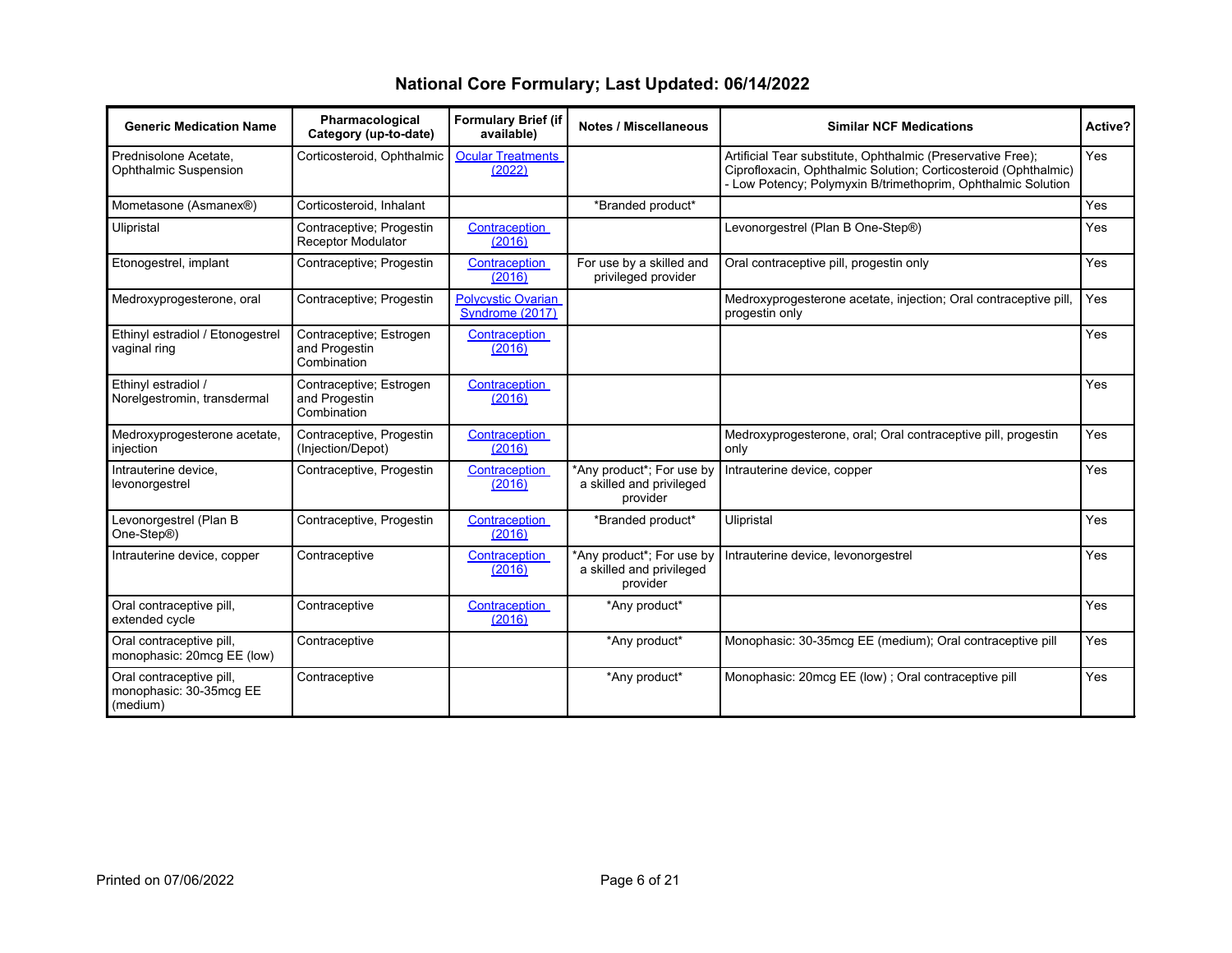| <b>Generic Medication Name</b>                            | <b>Pharmacological Category</b><br>(up-to-date)                                   | <b>Formulary Brief (if</b><br>available)     | Notes /<br><b>Miscellaneous</b> | <b>Similar NCF Medications</b>                                                                                                                                                                              |            |
|-----------------------------------------------------------|-----------------------------------------------------------------------------------|----------------------------------------------|---------------------------------|-------------------------------------------------------------------------------------------------------------------------------------------------------------------------------------------------------------|------------|
| Oral contraceptive pill,<br>progestin only                | Contraceptive                                                                     |                                              | *Any product*                   | Etonogestrel; Implant; Intrauterine Device; Levonorgestrel                                                                                                                                                  | Yes        |
| Oral contraceptive pill, triphasic                        | Contraceptive                                                                     |                                              | *Any product*                   | Monophasics ; Oral Contraceptive Pill                                                                                                                                                                       | Yes        |
| Dextroamphetamine /<br>Amphetamine (immediate<br>release) | Central Nervous System<br>Stimulant                                               |                                              | Pediatric use only              | Dextroamphetamine and amphetamine (long-acting)                                                                                                                                                             | Yes        |
| Dextroamphetamine /<br>Amphetamine (long-acting)          | Central Nervous System<br>Stimulant                                               |                                              | Pediatric use only              | Dextroamphetamine and amphetamine (immediate release)                                                                                                                                                       | Yes        |
| Methylphenidate (immediate<br>release)                    | Central Nervous System<br>Stimulant                                               |                                              |                                 | Pediatric use only Methylphenidate (long-acting)                                                                                                                                                            | Yes        |
| Methylphenidate (long-acting)                             | Central Nervous System<br>Stimulant                                               |                                              |                                 | Pediatric use only Methylphenidate (immediate release)                                                                                                                                                      | Yes        |
| Phentermine                                               | Central Nervous System<br>Stimulant                                               | <b>Obesity Treatment</b><br>(2018)           |                                 |                                                                                                                                                                                                             | <b>Yes</b> |
| Tacrolimus                                                | Calcineurin Inhibitor:<br>Immunosuppressant Agent;<br><b>Topical Skin Product</b> | <b>Atopic Dermatitis</b><br>(2020)           |                                 | Corticosteriods (Topical) - High potency (Class I and II);<br>Corticosteroid (Topical) - Intermediate potency; Corticosteroid<br>(Topical) - Low potency; Moisturizers (both cream- AND<br>petroleum-based) | Yes        |
| Laxative, bulk-forming                                    | <b>Bulk-forming Laxative</b>                                                      |                                              | *Any product*                   |                                                                                                                                                                                                             | Yes        |
| Alendronate                                               | <b>Bisphosphonate Derivative</b>                                                  | Osteoporosis<br>(2016)                       |                                 |                                                                                                                                                                                                             | Yes        |
| Fluticasone/salmeterol                                    | Beta2 Agonist, Long-Acting;<br>Corticosteroid, Inhalant                           | <b>LABAs (2019)</b>                          |                                 | Mometasone (Asmanex®)                                                                                                                                                                                       | Yes        |
| Albuterol nebulized solution                              | Beta2 Agonist                                                                     |                                              |                                 |                                                                                                                                                                                                             | Yes        |
| Albuterol, metered dose<br>inhaler (MDI)                  | Beta2 Agonist                                                                     | <b>NPTC Meeting</b><br>Update (Nov 2017)     | *Any product*                   |                                                                                                                                                                                                             | Yes        |
| Clonazepam                                                | Benzodiazepine                                                                    | <b>Alcohol Withdrawal</b><br>Syndrome (2015) |                                 | Lorazepam                                                                                                                                                                                                   | Yes        |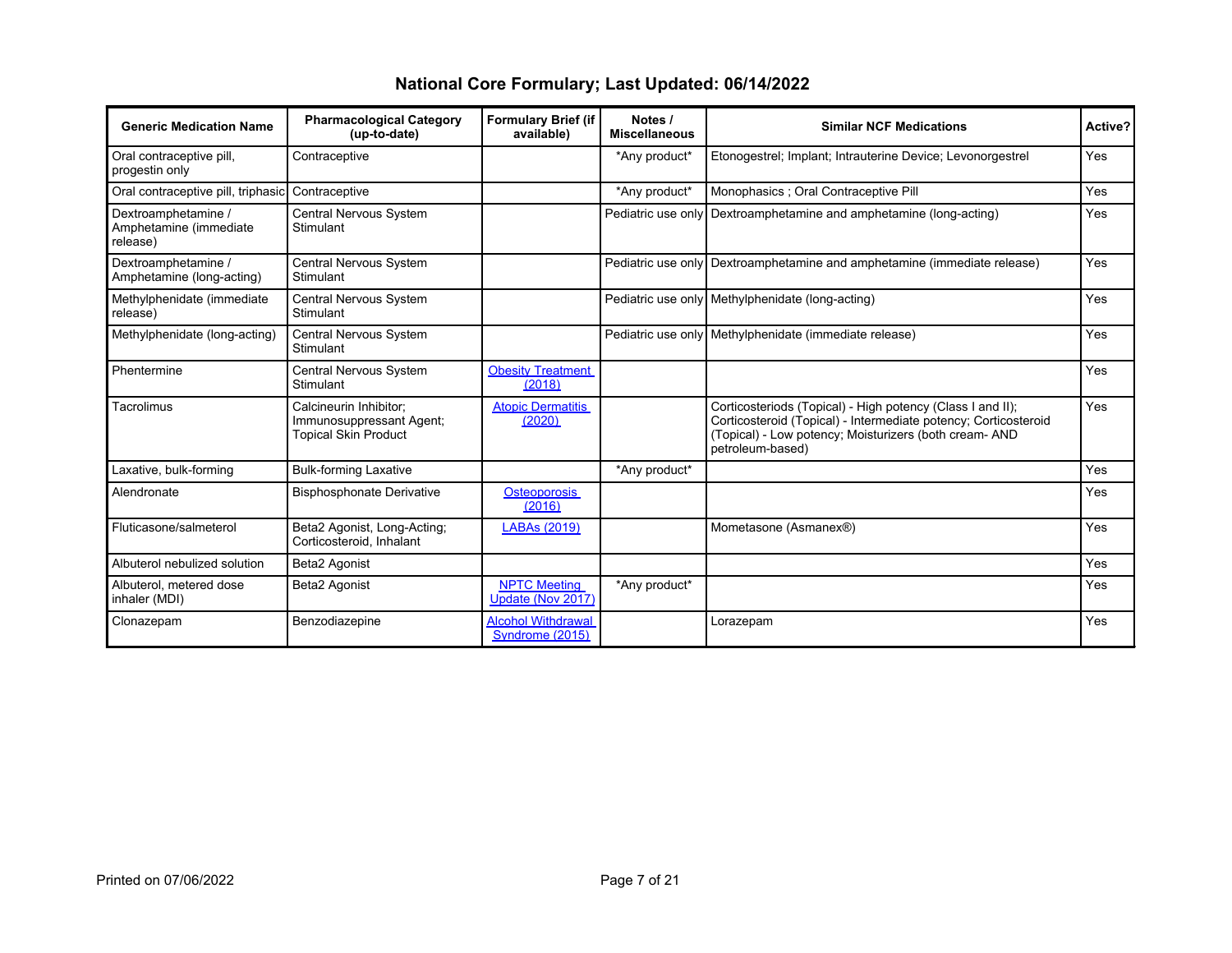| <b>Generic Medication Name</b>                            | <b>Pharmacological Category</b><br>(up-to-date)                                    | Formulary Brief (if available)                                              | <b>Notes / Miscellaneous</b>                  | <b>Similar NCF Medications</b>                            | Active?    |
|-----------------------------------------------------------|------------------------------------------------------------------------------------|-----------------------------------------------------------------------------|-----------------------------------------------|-----------------------------------------------------------|------------|
| Lorazepam                                                 | Benzodiazepine                                                                     | <b>Alcohol Withdrawal Syndrome</b><br>(2015)                                |                                               | Clonazepam                                                | Yes        |
| Oseltamivir                                               | Antiviral Agent; Neuraminidase Inhibitor                                           | Treatment of Influenza (2019)                                               |                                               |                                                           | Yes        |
| Valacyclovir                                              | Antiviral Agent, Oral                                                              | 2021 CDC Guidelines for<br><b>Sexually Transmitted Infections</b><br>(2021) |                                               |                                                           | Yes        |
| Ethambutol                                                | Antitubercular Agent                                                               |                                                                             |                                               | Isoniazid; Pyrazinamide;<br>Rifampin; Rifapentine         | Yes        |
| Isoniazid                                                 | Antitubercular Agent                                                               |                                                                             |                                               | Ethambutol: Pyrazinamide:<br>Rifampin; Rifapentine        | Yes        |
| Pyrazinamide                                              | Antitubercular Agent                                                               |                                                                             |                                               | Ethambutol; Isoniazid;<br>Rfapentine ; Rifampin           | Yes        |
| Rifampin                                                  | Antitubercular Agent                                                               |                                                                             |                                               | Ethambutol; Isoniazid;<br>Pyrazinamide: Rifapentine       | Yes        |
| Rifapentine                                               | Antitubercular Agent                                                               | Rifapentine (2013)                                                          |                                               | Ethambutol; Isoniazid;<br>Pyrazinamide; Rifampin          | Yes        |
| Methimazole                                               | Antithyroid Agent; Thioamide                                                       | Hyperthyroidism (2021)                                                      |                                               | Propylthiouracil                                          | Yes        |
| Propylthiouracil                                          | Antithyroid Agent; Thioamide                                                       | Hyperthyroidism (2021)                                                      |                                               | Methimazole                                               | Yes        |
| Oxybutynin, Extended-release                              | Antispasmodic Agent, Urinary                                                       | Antimuscarinics (2019)                                                      |                                               | Oxybutynin, Immediate-release                             | Yes        |
| Oxybutynin, Immediate-release                             | Antispasmodic Agent, Urinary                                                       | Antimuscarinics (2019)                                                      |                                               | Oxybutynin, Extended-release                              | Yes        |
| Adalimumab -OR- Etanercept<br>(can choose either product) | Antirheumatic, Disease Modifying;<br>Tumor Necrosis Factor (TNF) Blocking<br>Agent | TNF Inhibitors (2016)                                                       | ONLY In consultation<br>with a rheumatologist | Etanercept -OR- Adalimumab<br>(can choose either product) | <b>Yes</b> |
| Etanercept -OR- Adalimumab<br>(can choose either product) | Antirheumatic, Disease Modifying;<br>Tumor Necrosis Factor (TNF) Blocking<br>Agent | TNF Inhibitors (2016)                                                       | ONLY In consultation<br>with a rheumatologist | Adalimumab -OR- Etanercept<br>(can choose either product) | <b>Yes</b> |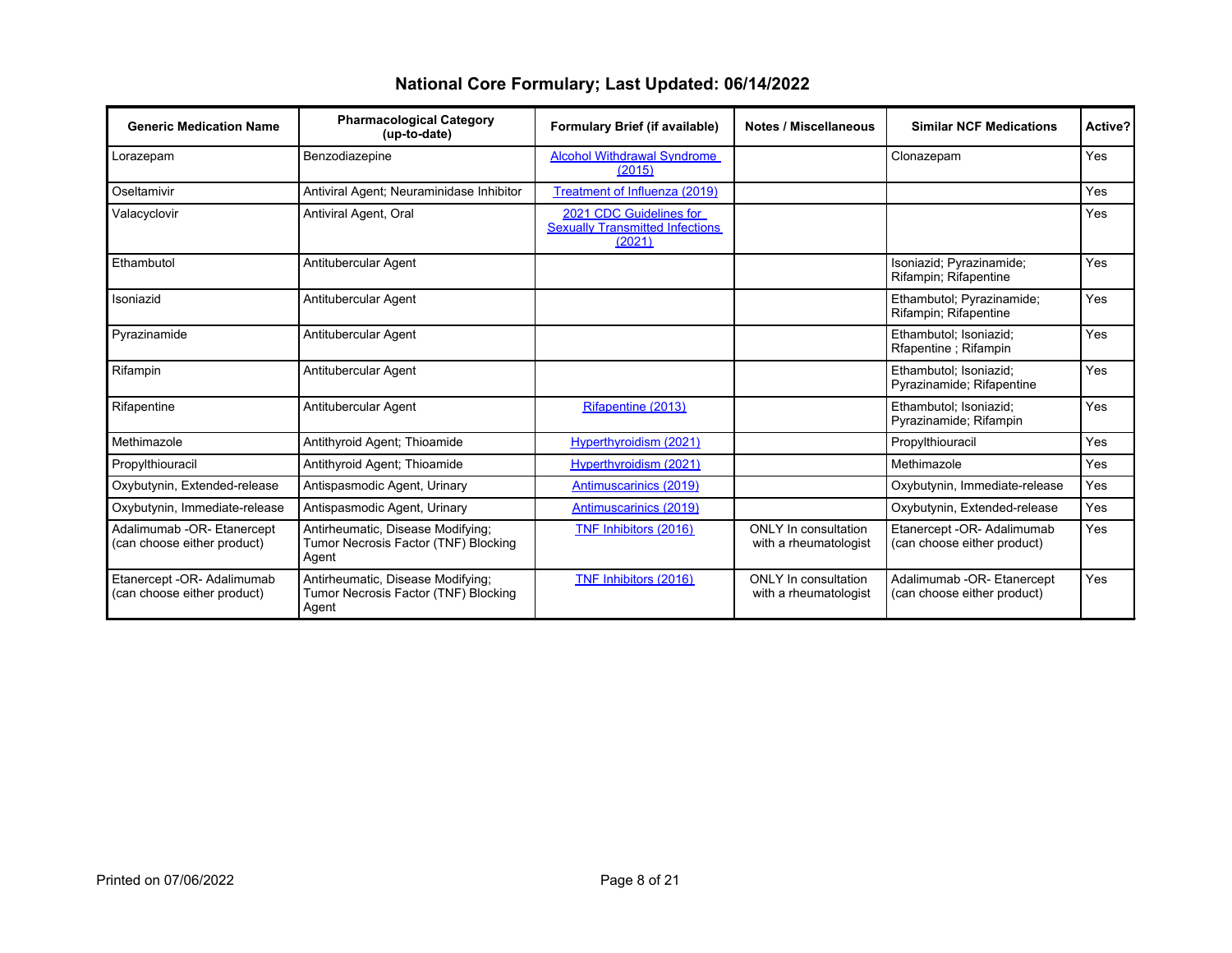| <b>Generic Medication Name</b>                     | <b>Pharmacological Category</b><br>(up-to-date)                                                                                                               | <b>Formulary Brief</b><br>(if available)                            | <b>Notes / Miscellaneous</b>                                                                                                                                                                                      | <b>Similar NCF Medications</b>                                                                                                   | Active?    |
|----------------------------------------------------|---------------------------------------------------------------------------------------------------------------------------------------------------------------|---------------------------------------------------------------------|-------------------------------------------------------------------------------------------------------------------------------------------------------------------------------------------------------------------|----------------------------------------------------------------------------------------------------------------------------------|------------|
| Leflunomide                                        | Antirheumatic, Disease<br>Modifying                                                                                                                           | Non-biologic<br><b>DMARDs</b> (2016)                                |                                                                                                                                                                                                                   | Hydroxychloroquine; Methotrexate;<br>Sulfasalazine                                                                               | Yes        |
| Emtricitabine/tenofovir disoproxil<br>fumarate     | Antiretroviral, Reverse<br>Transcriptase Inhibitor,<br>Nucleoside (Anti-HIV);<br>Antiretroviral, Reverse<br>Transcriptase Inhibitor,<br>Nucleotide (Anti-HIV) | <b>HIV Pre-Exposure</b><br><b>Prophylaxis</b><br>(PrEP) (2018)      | For (1) Pre-Exposure HIV Prophylaxis,<br>(2) Post-Exposure HIV Prophylaxis<br>(with raltegravir) or (3) HIV Treatment<br>(with raltegravir) in patients with<br>contraindications for 1st line anti-HIV<br>agents | Raltegravir                                                                                                                      | Yes        |
| Bictegravir/emtricitabine/tenofovir<br>alafenamide | Antiretroviral, Integrase<br>Inhibitor (Anti-HIV)                                                                                                             | <b>HIV Treatment</b><br>(2019)                                      |                                                                                                                                                                                                                   | Dolutegravir/abacavir/lamivudine;<br>Emtricitabine/tenofovir disoproxil<br>fumarate; Raltegravir                                 | Yes        |
| Dolutegravir                                       | Antiretroviral, Integrase<br>Inhibitor (Anti-HIV)                                                                                                             | <b>HIV Updates</b><br>(2020)                                        | For HIV treatment in pregnant patients                                                                                                                                                                            | Emtricitabine/tenofovir disoproxil<br>fumarate; Raltegravir                                                                      | Yes        |
| Dolutegravir/abacavir/lamivudine                   | Antiretroviral, Integrase<br>Inhibitor (Anti-HIV)                                                                                                             | <b>HIV Treatment</b><br>(2019)                                      | *Note: HLA B5701 testing required prior<br>to initiation                                                                                                                                                          | Bictegravir/emtricitabine/tenofovir<br>alafenamide; Dolutegravir;<br>Emtricitabine/tenofovir disoproxil<br>fumarate; Raltegravir | Yes        |
| Raltegravir                                        | Antiretroviral, Integrase<br>Inhibitor (Anti-HIV)                                                                                                             | <b>HIV Treatment</b><br>(2019)                                      | For (1) HIV Post-Exposure Prophylaxis<br>(with emtricitabine/ tenofovir DF) or (2)<br>HIV Treatment (with<br>emtricitabine/tenofovir DF) in patients<br>with contraindications for 1st line<br>anti-HIV agents    | Emtricitabine/tenofovir disoproxil fumarate                                                                                      | Yes        |
| Haloperidol decanoate                              | Antipsychotic, Typical (First<br>Generation) - Injectable                                                                                                     | Long-Acting<br>Injectable<br><b>Antipsychotics</b><br>(2020)        | Injectable                                                                                                                                                                                                        | Aripiprazole lauroxil                                                                                                            | Yes        |
| Aripiprazole lauroxil                              | Antipsychotic, Atypical (Second<br>Generation) - Injectable                                                                                                   | <b>Long-Acting</b><br>Injectable<br><b>Antipsychotics</b><br>(2020) | Injectable                                                                                                                                                                                                        | Haloperidol decanoate                                                                                                            | <b>Yes</b> |
| Atypical antipsychotic                             | Antipsychotic, Atypical                                                                                                                                       | <b>Bipolar Disorders</b><br>(2022)                                  | *Any product*                                                                                                                                                                                                     | Aripiprazole lauroxil; Haloperidol<br>decanoate                                                                                  | Yes        |
| Aspirin                                            | Antiplatelet Agent; Nonsteroidal<br>Anti-Inflammatory Drug;<br>Salicylate                                                                                     |                                                                     |                                                                                                                                                                                                                   |                                                                                                                                  | Yes        |
| Clopidogrel                                        | <b>Antiplatelet Agent</b>                                                                                                                                     | Antiplatelets<br>(2015)                                             |                                                                                                                                                                                                                   | Aspirin                                                                                                                          | Yes        |
| Carbidopa-Levodopa (immediate<br>release)          | Anti-Parkinson Agent;<br>Decarboxylase<br>Inhibitor-Dopamine Precursor                                                                                        | Parkinson's<br><b>Disease (2019)</b>                                |                                                                                                                                                                                                                   |                                                                                                                                  | Yes        |
| Pramipexole                                        | Anti-Parkinson Agent,<br>Dopamine Agonist                                                                                                                     | Insomnia/Sleep<br>Medications (2021)                                |                                                                                                                                                                                                                   |                                                                                                                                  | <b>Yes</b> |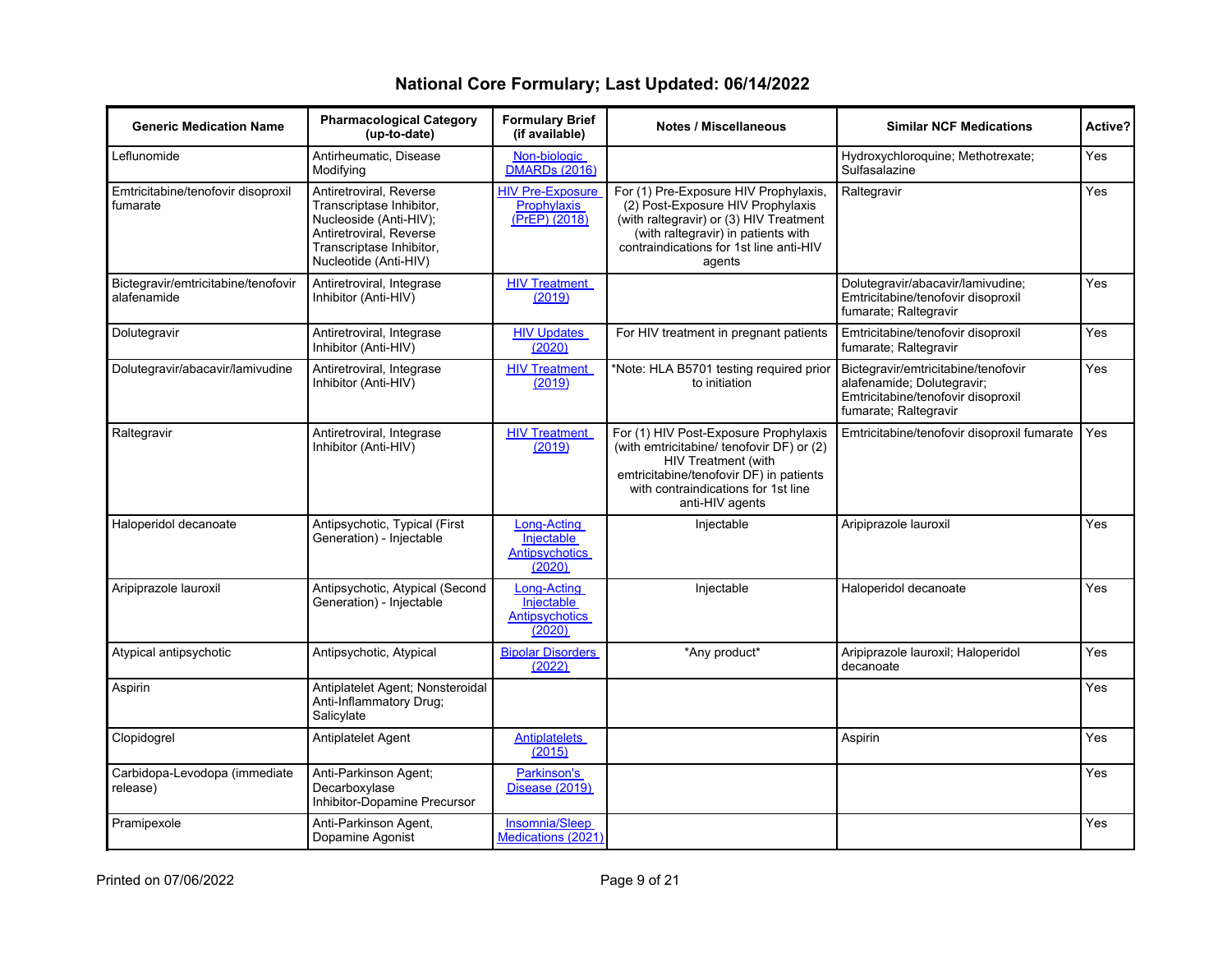| Methotrexate<br>Antineoplastic Agent;<br>Antirheumatic: Disease<br>Aqent | Non-biologic<br><b>DMARDs (2016)</b><br>Modifying; Immunosuppresant |  | Hydroxychloroquine: Leflunomide:<br>Sulfasalazine | 'Yes |
|--------------------------------------------------------------------------|---------------------------------------------------------------------|--|---------------------------------------------------|------|
|--------------------------------------------------------------------------|---------------------------------------------------------------------|--|---------------------------------------------------|------|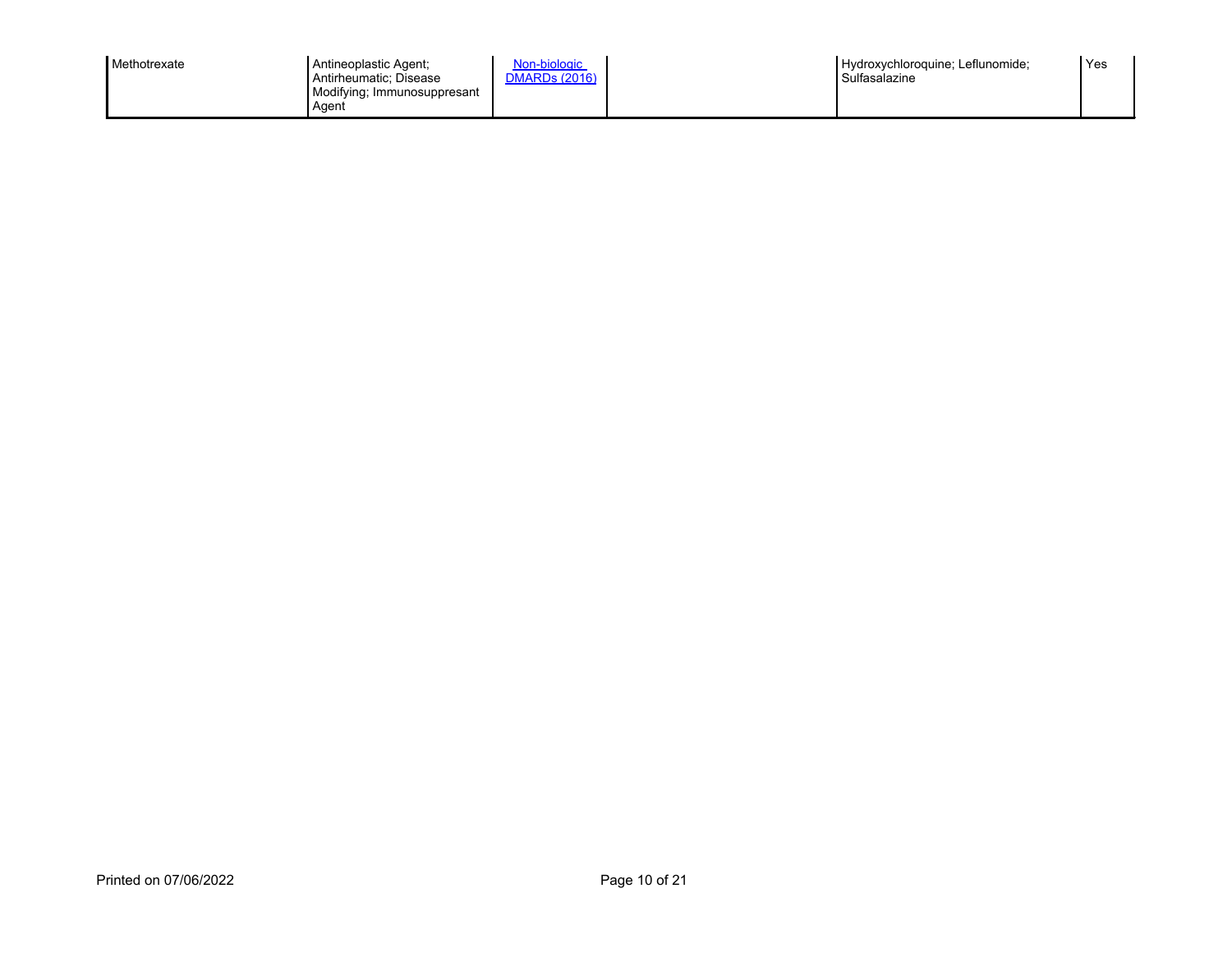| National Core Formulary; Last Updated: 06/14/2022 |
|---------------------------------------------------|
|---------------------------------------------------|

| <b>Generic Medication</b><br><b>Name</b> | Pharmacological Category (up-to-date)                                                           | <b>Formulary Brief (if</b><br>available)                | <b>Notes / Miscellaneous</b>                                             | <b>Similar NCF Medications</b>              | Active?    |
|------------------------------------------|-------------------------------------------------------------------------------------------------|---------------------------------------------------------|--------------------------------------------------------------------------|---------------------------------------------|------------|
| Tamoxifen                                | Antineoplastic Agent, Estrogen Receptor<br>Antagonist; Selective Estrogen Receptor<br>Modulator |                                                         |                                                                          |                                             | Yes        |
| Anastrozole                              | Antineoplastic Agent, Aromatase Inhibitor                                                       |                                                         |                                                                          |                                             | Yes        |
| Letrozole                                | Antineoplastic Agent, Aromatase Inhibitor                                                       |                                                         |                                                                          |                                             | Yes        |
| Serotonin 5-HT1 agonist<br>(Triptan)     | Antimigraine Agent: Serotonin 5-HT 1B/1D<br><b>Receptor Agonist</b>                             | Triptans (2016)                                         | Any two (2) triptan medications are<br>required, one must be sumatriptan | Sumatriptan                                 | Yes        |
| Sumatriptan                              | Antimigraine Agent; Serotonin 5-HT 1B/1D<br><b>Receptor Agonist</b>                             | Triptans (2016)                                         | Any two (2) triptan medications are<br>required, one must be sumatriptan |                                             | Yes        |
| Lithium                                  | Antimanic Agent                                                                                 | <b>ER Lithium &amp; Divalproex</b><br>(2012)            |                                                                          |                                             | Yes        |
| Hydroxychloroquine                       | Antimalarial                                                                                    | Non-biologic DMARDs<br>(2016)                           |                                                                          | Leflunomide; Methotrexate;<br>Sulfasalazine | <b>Yes</b> |
| Atorvastatin                             | Antilipemic Agent, HMG-CoA Reductase<br>Inhibitor                                               | <b>Dyslipidemia Guideline</b><br><b>Review (2014)</b>   |                                                                          | Pravastatin; Rosuvastatin;<br>Simvastatin   | Yes        |
| Pravastatin                              | Antilipemic Agent, HMG-CoA Reductase<br>Inhibitor                                               | Hyperlipidemia (2017)                                   |                                                                          | Atorvastatin; Rosuvastatin;<br>Simvastatin  | Yes        |
| Rosuvastatin                             | Antilipemic Agent, HMG-CoA Reductase<br>Inhibitor                                               | Hyperlipidemia (2017)                                   |                                                                          | Atorvastatin: Pravastatin:<br>Simvastatin   | Yes        |
| Simvastatin                              | Antilipemic Agent, HMG-CoA Reductase<br>Inhibitor                                               | <b>Dyslipidemia Guideline</b><br><b>Review (2014)</b>   |                                                                          | Atorvastatin; Pravastatin;<br>Rosuvastatin  | Yes        |
| Ezetimibe                                | Antilipemic Agent, 2-Azetidinone                                                                | 2018 ACC/AHA<br><b>Cholesterol Guidelines</b><br>(2019) |                                                                          |                                             | Yes        |
| Chlorthalidone                           | Antihypertensive; Thiazide-Related Diuretic                                                     | Diuretic Agents (2014)                                  |                                                                          | Hydrochlorothiazide                         | Yes        |
| Hydrochlorothiazide                      | Antihypertensive; Thiazide Diuretic                                                             | Diuretics (2014)                                        |                                                                          | Chlorthalidone                              | Yes        |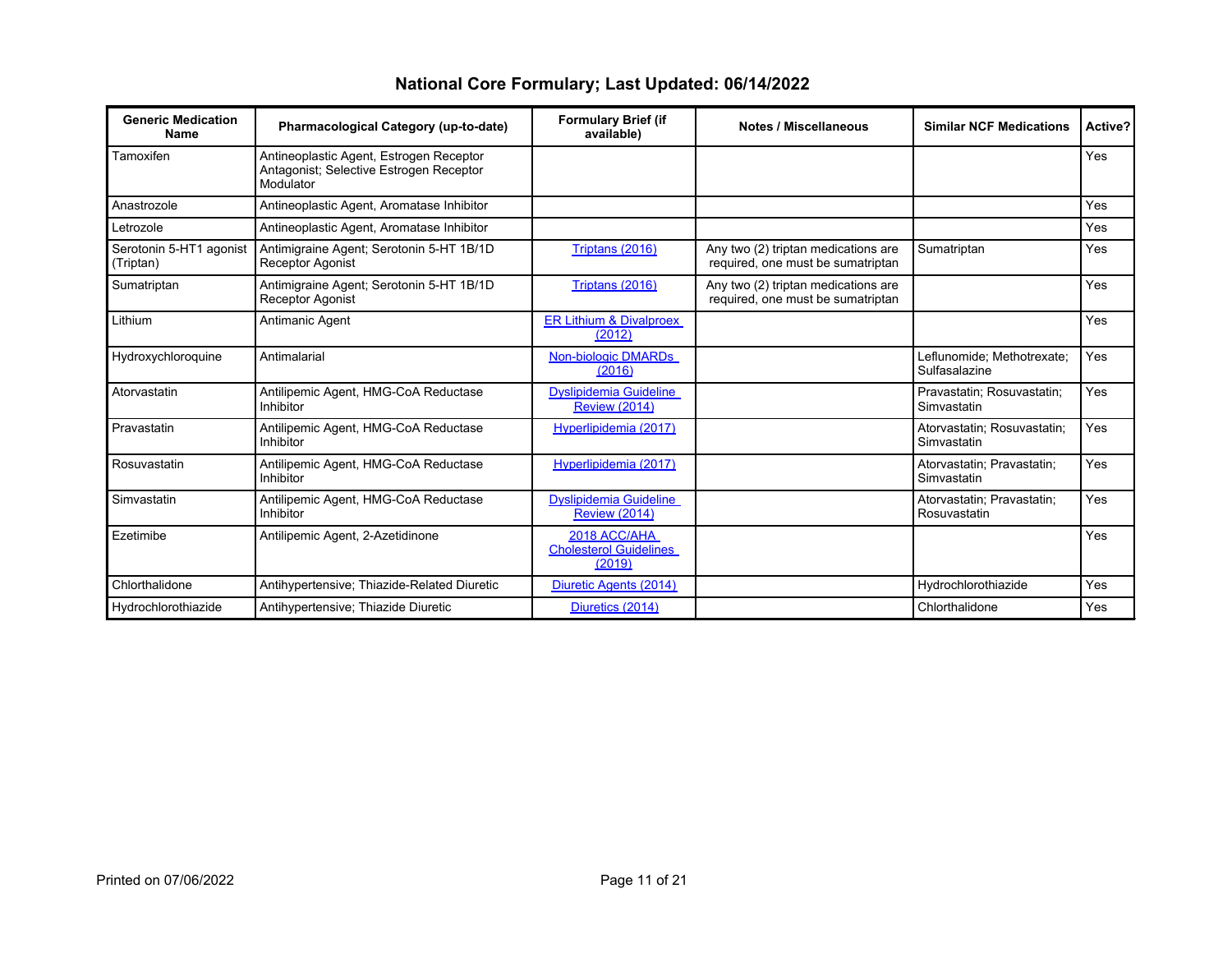| <b>Generic Medication Name</b>                      | Pharmacological Category (up-to-date)                                                   | Formulary Brief (if available)                               | Notes /<br><b>Miscellaneous</b> | <b>Similar NCF Medications</b>                                         | Active? |
|-----------------------------------------------------|-----------------------------------------------------------------------------------------|--------------------------------------------------------------|---------------------------------|------------------------------------------------------------------------|---------|
| Spironolactone                                      | Antihypertensive; Mineralocorticoid Receptor<br>Antagonists; Potassium Sparing Diuretic | <b>Mineralocorticoid Receptor</b><br>Antagonist in HF (2017) |                                 |                                                                        | Yes     |
| Furosemide                                          | Antihypertensive; Loop Diuretic                                                         | Heart Failure Overview (2017)                                |                                 |                                                                        | Yes     |
| Diltiazem                                           | Antihypertensive; Calcium Channel Blocker,<br>Nondihydropyridine                        | <b>Calcium Channel Blockers</b><br>(2014)                    |                                 | Amlodipine                                                             | Yes     |
| Amlodipine                                          | Antihypertensive; Calcium Channel Blocker,<br>Dihydropyridine                           | <b>Calcium Channel Blockers</b><br>(2014)                    |                                 | Diltiazem                                                              | Yes     |
| Propranolol                                         | Antihypertensive; Beta-Blocker, Non-Selective                                           | Beta Blockers (2014)                                         |                                 | Atenolol; Metoprolol                                                   | Yes     |
| Atenolol                                            | Antihypertensive; Beta-Blocker, Beta1 Selective                                         | Beta Blockers (2014)                                         |                                 | Metoprolol; Propranolol                                                | Yes     |
| Metoprolol succinate                                | Antihypertensive; Beta-Blocker, Beta1 Selective                                         | <b>HFrEF (2022)</b>                                          |                                 | Atenolol; Carvedilol, immediate-release;<br>Propranolol                | Yes     |
| Metoprolol tartrate                                 | Antihypertensive; Beta-Blocker, Beta1 Selective                                         | <b>HFrEF (2022)</b>                                          |                                 | Atenolol; Carvedilol, immediate-release;<br>Metoprolol succinate       | Yes     |
| Carvedilol.<br>immediate-release                    | Antihypertensive; Beta-Blocker with<br>Alpha-Blocking Activity                          | <b>Beta-blockers in Heart Failure</b><br>(2017)              |                                 | Atenolol; Metoprolol; Propranolol                                      | Yes     |
| Lisinopril                                          | Antihypertensive, Angiotensin-Converting<br>Enzyme Inhibitor                            | <b>ACEIS &amp; ARBS in Heart</b><br><b>Failure (2017)</b>    |                                 |                                                                        | Yes     |
| Losartan                                            | Antihypertensive, Angiotensin II Receptor<br><b>Blocker</b>                             | <b>ACEIS &amp; ARBS in Heart</b><br><b>Failure (2017)</b>    |                                 |                                                                        | Yes     |
| Bumetanide -OR- torsemide                           | Antihypertensive                                                                        | <b>HFpEF (2022)</b>                                          |                                 | Furosemide; Torsemide -or- bumetanide                                  | Yes     |
| Torsemide -OR- bumetanide                           | Antihypertensive                                                                        | <b>HFpEF (2022)</b>                                          |                                 | Bumetanide -OR- torsemide; Furosemide                                  | Yes     |
| Glecaprevir/pibrentasvir<br>(Mavyret <sup>®</sup> ) | Antihepaciviral                                                                         | HCV Treatment (2018)                                         |                                 | Ledipasvir/sofosbuvir (Harvoni®);<br>Sofosbuvir/velpatasvir (Epclusa®) | Yes     |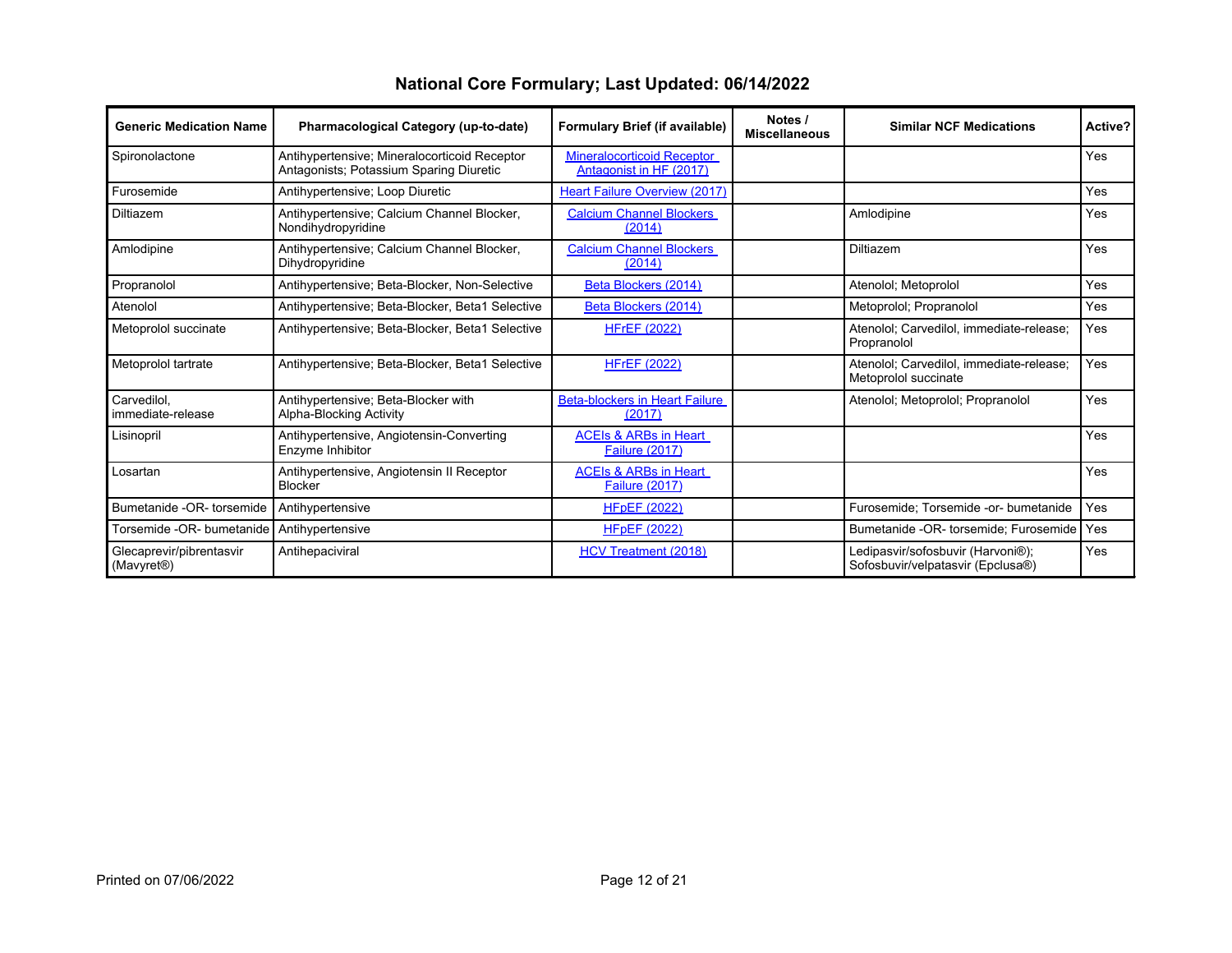| <b>Generic Medication Name</b>                                | <b>Pharmacological Category</b><br>(up-to-date)                         | <b>Formulary Brief (if</b><br>available)          | Notes /<br><b>Miscellaneous</b> | <b>Similar NCF Medications</b>                                            | Active?    |
|---------------------------------------------------------------|-------------------------------------------------------------------------|---------------------------------------------------|---------------------------------|---------------------------------------------------------------------------|------------|
| Ledipasvir/sofosbuvir (Harvoni®)                              | Antihepaciviral                                                         | HCV Treatment (2018)                              |                                 | Glecaprevir/pibrentasvir (Mavyret®);<br>Sofosbuvir/velpatasvir (Epclusa®) | Yes        |
| Sofosbuvir/velpatasvir (Epclusa®)                             | Antihepaciviral                                                         | <b>HCV Treatment (2018)</b>                       |                                 | Glecaprevir/pibrentasvir (Mavyret®);<br>Ledipasvir/sofosbuvir (Harvoni®)  | Yes        |
| Allopurinol                                                   | Antigout Agent; Xanthine Oxidase<br>Inhibitor                           | Gout (2016)                                       |                                 |                                                                           | <b>Yes</b> |
| Ondansetron                                                   | Antiemetic: Selective 5-HT3 Receptor<br>Antagonist                      | <b>Antiemetic Agents (2021)</b>                   |                                 |                                                                           | Yes        |
| Naloxone                                                      | Antidote: Opioid Antagonist                                             |                                                   |                                 |                                                                           | <b>Yes</b> |
| Naltrexone, extended-release for<br>injection (**REMS drug**) | Antidote; Opioid Antagonist                                             |                                                   | **See REMS<br>here**            |                                                                           | Yes        |
| Naltrexone, oral                                              | Antidote: Opioid Antagonist                                             | <b>Alcohol Use Disorder</b><br>(2022)             |                                 | Naloxone                                                                  | Yes        |
| Glucagon                                                      | Antidote: Hypoglycemia                                                  |                                                   | For outpatient use              |                                                                           | Yes        |
| Glucose, Oral                                                 | Antidote                                                                | <b>Glucagon Delivery</b><br><b>Devices (2021)</b> | Any formulation                 | Glucagon                                                                  | Yes        |
| Loperamide                                                    | Antidiarrheal                                                           | <b>Irritable Bowel Syndrome</b><br>(2018)         |                                 |                                                                           | Yes        |
| Glipizide                                                     | Antidiabetic Agent; Sulfonylurea                                        | Sulfonylureas (2015)                              |                                 |                                                                           | Yes        |
| Metformin                                                     | Antidiabetic Agent; Biguanide                                           |                                                   |                                 |                                                                           | Yes        |
| Pioglitazone                                                  | Antidiabetic Agent, Thiazolidinedione                                   | Thiazolidinediones (2017)                         |                                 |                                                                           | Yes        |
| Empagliflozin                                                 | Antidiabetic Agent, Sodium-Glucose<br>Cotransporter 2 (SGLT2) Inhibitor | SGLT-2 Inhibitors (2019)                          |                                 |                                                                           | Yes        |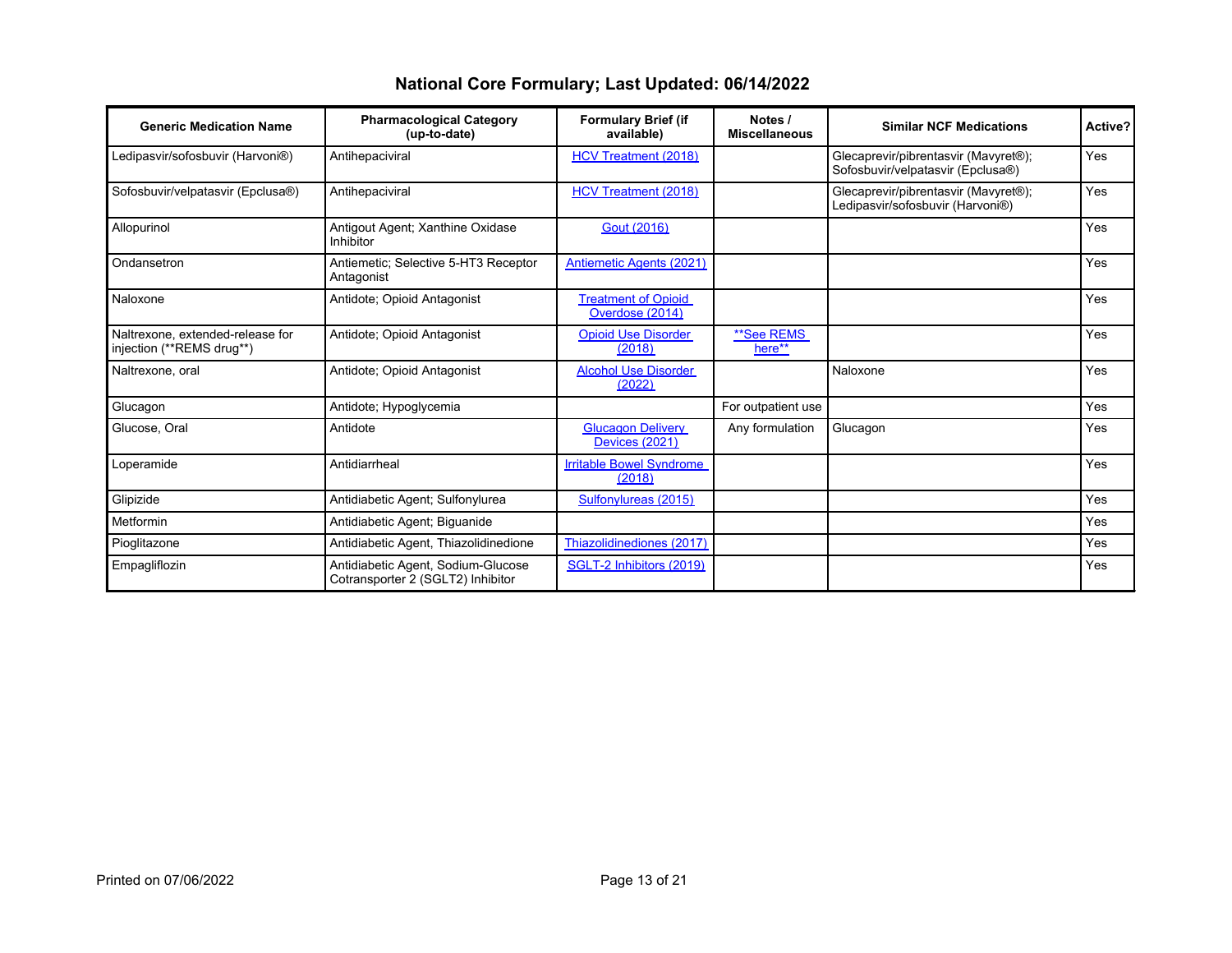| National Core Formulary; Last Updated: 06/14/2022 |
|---------------------------------------------------|
|---------------------------------------------------|

| <b>Generic</b><br><b>Medication</b><br>Name | Pharmacological Category (up-to-date)                                                   | <b>Formulary Brief (if</b><br>available) | <b>Notes / Miscellaneous</b>                                          | <b>Similar NCF Medications</b>                                                                             | Active?    |
|---------------------------------------------|-----------------------------------------------------------------------------------------|------------------------------------------|-----------------------------------------------------------------------|------------------------------------------------------------------------------------------------------------|------------|
| Liraglutide -or-<br>semaglutide             | Antidiabetic Agent, Glucagon-Like Peptide-1<br>(GLP-1) Receptor Agonist                 | <b>GLP-1 Receptor</b><br>Agonists (2019) | Select either of these<br>subcutaneous agents, no<br>preference given |                                                                                                            | Yes        |
| Semaglutide -or-<br>liraglutide             | Antidiabetic Agent, Glucagon-Like Peptide-1<br>(GLP-1) Receptor Agonist                 | <b>GLP-1 Receptor</b><br>Agonists (2019) | Select either of these<br>subcutaneous agents, no<br>preference given |                                                                                                            | Yes        |
| Alogliptin                                  | Antidiabetic Agent, Dipeptidyl Peptidase 4 (DPP-4)<br>Inhibitor                         | <b>DPP-IV Inhibitors</b><br>(2019)       |                                                                       |                                                                                                            | <b>Yes</b> |
| Amitriptyline                               | Antidepressant, Tricyclic                                                               | Antidepressants in<br>Pain Mamt (2014)   |                                                                       | Nortriptyline                                                                                              | Yes        |
| Nortriptyline                               | Antidepressant, Tricyclic                                                               | Antidepressants in<br>Pain Mamt (2014)   |                                                                       | Amitriptyline                                                                                              | Yes        |
| Duloxetine                                  | Antidepressant, Serotonin/Norepinephrine<br>Reuptake Inhibitor/Antagonist               | <b>Diabetic Neuropathy</b><br>(2018)     |                                                                       | Bupropion: Venlafaxine                                                                                     | Yes        |
| Venlafaxine                                 | Antidepressant, Serotonin/Norepinephrine<br>Reuptake Inhibitor/Antagonist               | <b>SNRIs (2012)</b>                      |                                                                       | <b>Bupropion</b> ; Duloxetine                                                                              | Yes        |
| Citalopram                                  | Antidepressant, Selective Serotonin Reuptake<br>Inhibitor                               | <b>SSRIs (2019)</b>                      |                                                                       | Escitalopram; Fluoxetine; Paroxetine;<br>Sertraline                                                        | Yes        |
| Escitalopram                                | Antidepressant, Selective Serotonin Reuptake<br>Inhibitor                               | <b>SSRIs (2019)</b>                      |                                                                       | Citalopram; Fluoxetine; Paroxetine; Sertraline Yes                                                         |            |
| Fluoxetine                                  | Antidepressant, Selective Serotonin Reuptake<br>Inhibitor                               |                                          |                                                                       | Sertraline                                                                                                 | Yes        |
| Paroxetine                                  | Antidepressant, Selective Serotonin Reuptake<br>Inhibitor                               | <b>SSRIs (2019)</b>                      |                                                                       | Citalopram; Escitalopram; Fluoxetine;<br>Sertraline                                                        | <b>Yes</b> |
| Sertraline                                  | Antidepressant, Selective Serotonin Reuptake<br>Inhibitor                               |                                          |                                                                       | Citalopram; Escitalopram; Fluoxetine;<br>Paroxetine                                                        | Yes        |
| Bupropion                                   | Antidepressant,<br>Dopamine/Norepinephrine-Reuptake Inhibitor;<br>Smoking Cessation Aid | <b>Nicotine Dependence</b><br>(2015)     |                                                                       | Varenicline; Venlafaxine                                                                                   | <b>Yes</b> |
| Ethosuximide                                | Anticonvulsant, Succinimide                                                             | <b>Anti-Seizure Drugs</b><br>(2021)      |                                                                       | Carbamazepine; Clonazepam; Divalproex;<br>Gabapentin; Lamotrigine; Levetiracetam;<br>Phenytoin; Topiramate | <b>Yes</b> |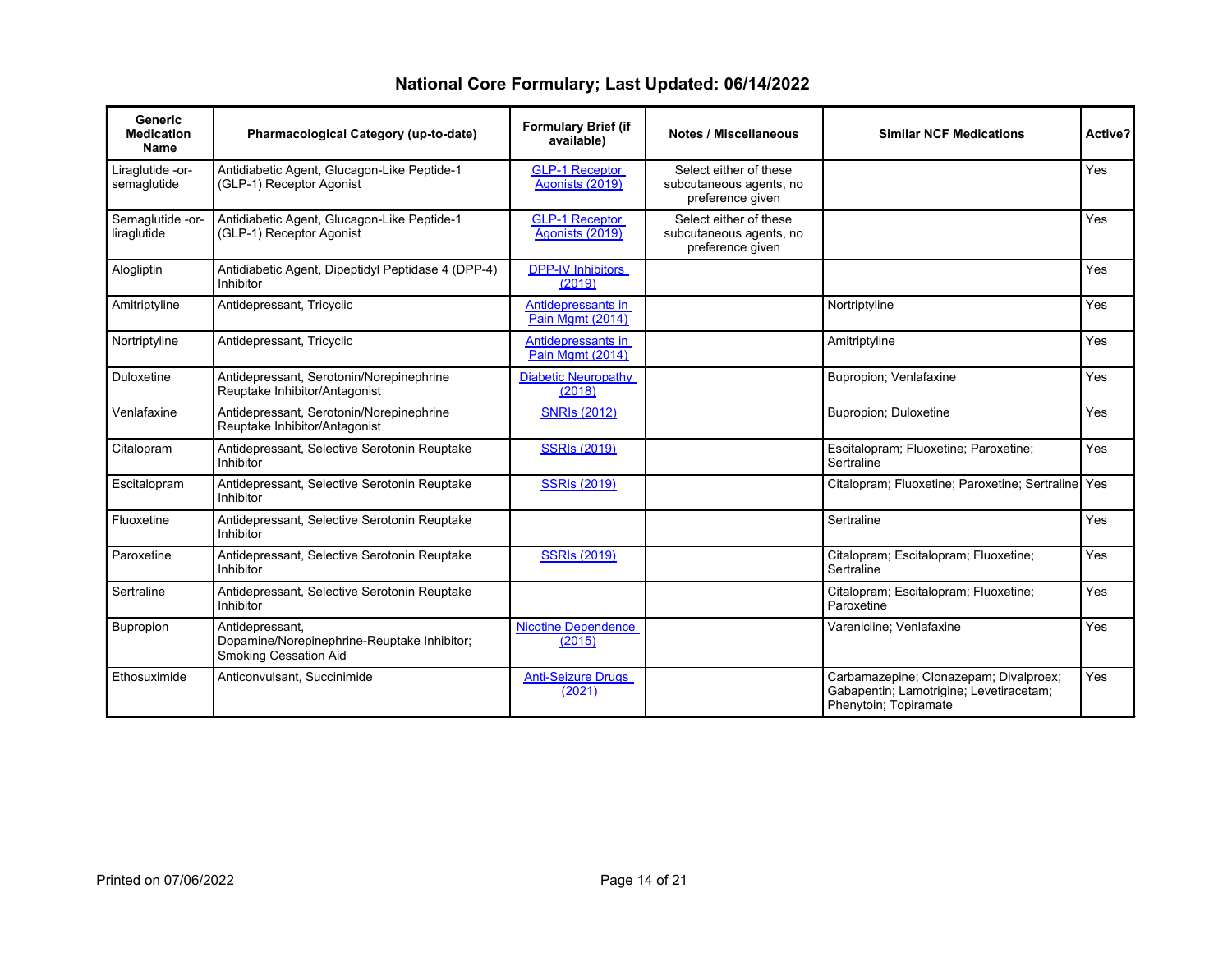| Generic<br><b>Medication Name</b> | <b>Pharmacological Category</b><br>(up-to-date)                            | <b>Formulary Brief (if</b><br>available)           | <b>Notes / Miscellaneous</b>                                                                             | <b>Similar NCF Medications</b>                                                                             | Active?    |
|-----------------------------------|----------------------------------------------------------------------------|----------------------------------------------------|----------------------------------------------------------------------------------------------------------|------------------------------------------------------------------------------------------------------------|------------|
| Gabapentin                        | Anticonvulsant. Miscellaneous:<br><b>GABA Analog</b>                       | Gabapentin &<br>Pregabalin in Pain<br>(2014)       |                                                                                                          |                                                                                                            | Yes        |
| Carbamazepine                     | Anticonvulsant, Miscellaneous                                              | Antiepileptics (2014)                              |                                                                                                          | Divalproex; Lamotrigine; Levetiracetam;<br>Phenytoin; Topiramate                                           | Yes        |
| Divalproex                        | Anticonvulsant, Miscellaneous                                              | ER Lithium &<br>Divalproex (2012)                  |                                                                                                          | Carbamazepine; Lamotrigine; Levetiracetam;<br>Phenytoin; Topiramate                                        | <b>Yes</b> |
| Lamotrigine                       | Anticonvulsant, Miscellaneous                                              | Antiepileptics (2014)                              |                                                                                                          | Carbamazepine; Divalproex; Levetiracetam;<br>Phenytoin; Topiramate                                         | Yes        |
| Levetiracetam                     | Anticonvulsant, Miscellaneous                                              | Antiepileptics (2014)                              |                                                                                                          | Carbamazepine; Divalproex; Lamotrigine;<br>Phenytoin; Topiramate                                           | <b>Yes</b> |
| Oxcarbazepine                     | Anticonvulsant, Miscellaneous                                              | <b>Anti-Seizure Drugs</b><br>(2021)                |                                                                                                          | Carbamazepine; Clonazepam; Divalproex;<br>Gabapentin; Lamotrigine; Levetiracetam;<br>Phenytoin; Topiramate | Yes        |
| Topiramate                        | Anticonvulsant, Miscellaneous                                              | <b>Antiepileptic</b><br>Medications (2014)         |                                                                                                          | Carbamazepine; Divalproex; Lamotrigine;<br>Levetiracetam; Phenytoin                                        | Yes        |
| Phenytoin                         | Anticonvulsant, Hydantoin                                                  | Antiepileptics (2014)                              |                                                                                                          | Carbamazepine; Divalproex; Lamotrigine;<br>Levetiracetam; Topiramate                                       | Yes        |
| Warfarin                          | Anticoagulant; Vitamin K<br>Antagonist                                     | <b>Direct Oral</b><br>Anticoagulants (2017)        |                                                                                                          | Apixaban; Low-molecular weight heparin                                                                     | Yes        |
| Apixaban                          | Anticoaqulant; Direct Oral<br>Anticoaqulant (DOAC); Factor Xa<br>Inhibitor | <b>Direct Oral</b><br>Anticoagulants (2017)        |                                                                                                          | Warfarin                                                                                                   | Yes        |
| Dicyclomine                       | Anticholinergic Agent                                                      | <b>Irritable Bowel</b><br>Syndrome (2018)          |                                                                                                          |                                                                                                            | Yes        |
| Mupirocin                         | Antibiotic, Topical                                                        | <b>Skin &amp; Soft Tissue</b><br>Infections (2021) |                                                                                                          |                                                                                                            | <b>Yes</b> |
| Doxycycline                       | Antibiotic, Tetracycline                                                   | <b>STIs - PART 1 (2021)</b>                        |                                                                                                          |                                                                                                            | Yes        |
| Rifaximin                         | Antibiotic, Rifamycin                                                      | <b>Hepatic</b><br>Encephalopathy (2020)            | After failure of, or intolerance to, lactulose<br>monotherapy as indicated for hepatic<br>encephalopathy | Lactulose                                                                                                  | <b>Yes</b> |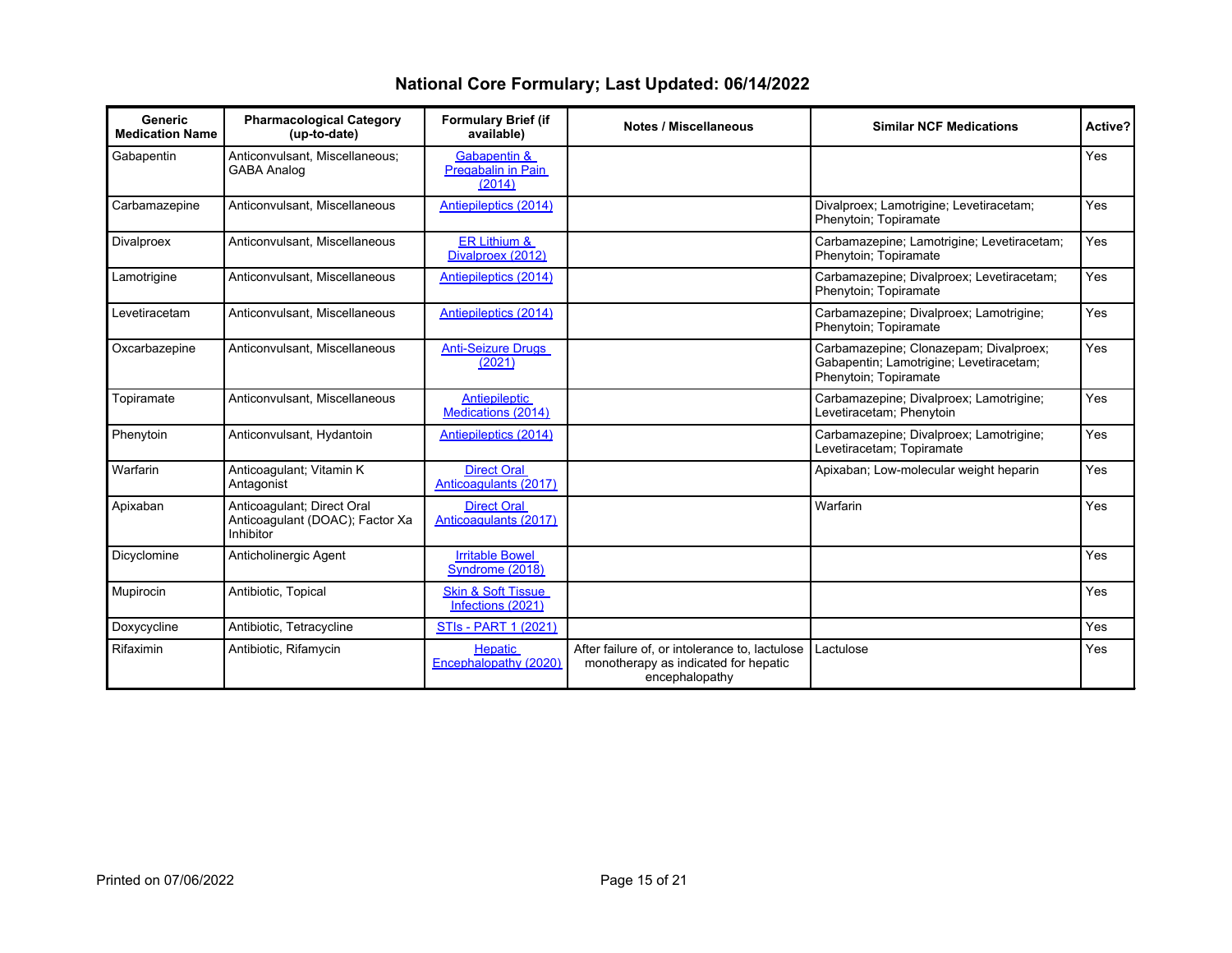#### **Generic Medication Name Pharmacological Category (up-to-date) Formulary Brief (if Audies / Miscellaneous by Similar NCF Medications by Active?** Amoxicillin Antibiotic, Penicillin **Cutpatient Abx** [Stewardship & URIs](https://www.ihs.gov/sites/nptc/themes/responsive2017/display_objects/documents/guidance/NPTC-Formulary-Brief-Abx-Stewardship-URI.pdf) [\(2021\)](https://www.ihs.gov/sites/nptc/themes/responsive2017/display_objects/documents/guidance/NPTC-Formulary-Brief-Abx-Stewardship-URI.pdf) Pediatric and Adult oral formulations Amoxicillin and Clavulanate; Penicillin G benzathine; Penicllin V potassium Yes Amoxicillin and Clavulanate | Antibiotic, Penicillin | [Outpatient Abx](https://www.ihs.gov/sites/nptc/themes/responsive2017/display_objects/documents/guidance/NPTC-Formulary-Brief-Abx-Stewardship-URI.pdf) [Stewardship & URIs](https://www.ihs.gov/sites/nptc/themes/responsive2017/display_objects/documents/guidance/NPTC-Formulary-Brief-Abx-Stewardship-URI.pdf) [\(2021\)](https://www.ihs.gov/sites/nptc/themes/responsive2017/display_objects/documents/guidance/NPTC-Formulary-Brief-Abx-Stewardship-URI.pdf) Pediatric and Adult oral formulations Amoxicillin; Penicillin G benzathine; Penicllin V potassium Yes Penicillin G benzathine Antibiotic, Penicillin [STIs - PART 1 \(2021\)](https://www.ihs.gov/sites/nptc/themes/responsive2017/display_objects/documents/guidance/NPTC-Formulary-Brief-Sexually-Transmitted-Infections-Part-I.pdf) Amoxicillin; Amoxicillin; Amoxicillin and Clavulanate; Penicllin V potassium Yes Penicllin V potassium **Antibiotic, Penicillin Cutpatient Abx** [Stewardship & URIs](https://www.ihs.gov/sites/nptc/themes/responsive2017/display_objects/documents/guidance/NPTC-Formulary-Brief-Abx-Stewardship-URI.pdf) [\(2021\)](https://www.ihs.gov/sites/nptc/themes/responsive2017/display_objects/documents/guidance/NPTC-Formulary-Brief-Abx-Stewardship-URI.pdf) Pediatric and Adult oral formulations Amoxicillin; Amoxicillin and Clavulanate; Penicillin G benzathine Yes Ciprofloxacin, Ophthalmic Solution | Antibiotic, Ophthalmic Fluoroquinolone **[Ocular Treatments](https://www.ihs.gov/sites/nptc/themes/responsive2017/display_objects/documents/guidance/NPTC-Formulary-Brief-Gender-Affirming-Medications.pdf)** [\(2022\)](https://www.ihs.gov/sites/nptc/themes/responsive2017/display_objects/documents/guidance/NPTC-Formulary-Brief-Gender-Affirming-Medications.pdf) Artificial Tear substitute, Ophthalmic (Preservative Free); Corticosteroid (Ophthalmic) - Low Potency; Polymyxin B/trimethoprim, Ophthalmic Solution; Prednisolone, Ophthalmic Suspension Yes Polymyxin B/trimethoprim, Ophthalmic Solution Antibiotic, Ophthalmic | [Ocular Treatments](https://www.ihs.gov/sites/nptc/themes/responsive2017/display_objects/documents/guidance/NPTC-Formulary-Brief-Ocular-Treatments-for-KeratoConjuntivitis.pdf) [\(2022\)](https://www.ihs.gov/sites/nptc/themes/responsive2017/display_objects/documents/guidance/NPTC-Formulary-Brief-Ocular-Treatments-for-KeratoConjuntivitis.pdf) Artificial Tear substitute, Ophthalmic (Preservative Free); Ciprofloxacin, Ophthalmic Solution; Corticosteroid (Ophthalmic) - Low Potency; Prednisolone, Ophthalmic Suspension Yes Metronidazole **Antibiotic**, Miscellaneous [2021 CDC Guidelines](https://www.ihs.gov/sites/nptc/themes/responsive2017/display_objects/documents/guidance/NPTC-Formulary-Brief-2021-STIs-Guidelines.pdf) [for Sexually](https://www.ihs.gov/sites/nptc/themes/responsive2017/display_objects/documents/guidance/NPTC-Formulary-Brief-2021-STIs-Guidelines.pdf) [Transmitted Infections](https://www.ihs.gov/sites/nptc/themes/responsive2017/display_objects/documents/guidance/NPTC-Formulary-Brief-2021-STIs-Guidelines.pdf) [\(2021\)](https://www.ihs.gov/sites/nptc/themes/responsive2017/display_objects/documents/guidance/NPTC-Formulary-Brief-2021-STIs-Guidelines.pdf) Tinidazole **Yes** Nitrofurantoin Antibiotic, Miscellaneous [Urinary Tract Infections](https://www.ihs.gov/sites/nptc/themes/responsive2017/display_objects/documents/guidance/NPTC-Formulary-Brief-Urinary-Tract-Infections.pdf) [\(2021\)](https://www.ihs.gov/sites/nptc/themes/responsive2017/display_objects/documents/guidance/NPTC-Formulary-Brief-Urinary-Tract-Infections.pdf) Yes Tinidazole **Antibiotic**, Miscellaneous [2021 CDC Guidelines](https://www.ihs.gov/sites/nptc/themes/responsive2017/display_objects/documents/guidance/NPTC-Formulary-Brief-2021-STIs-Guidelines.pdf) [for Sexually](https://www.ihs.gov/sites/nptc/themes/responsive2017/display_objects/documents/guidance/NPTC-Formulary-Brief-2021-STIs-Guidelines.pdf) [Transmitted Infections](https://www.ihs.gov/sites/nptc/themes/responsive2017/display_objects/documents/guidance/NPTC-Formulary-Brief-2021-STIs-Guidelines.pdf) [\(2021\)](https://www.ihs.gov/sites/nptc/themes/responsive2017/display_objects/documents/guidance/NPTC-Formulary-Brief-2021-STIs-Guidelines.pdf) Metronidazole **Yes** Trimethoprim-sulfamethoxazole | Antibiotic, Miscellaneous [Skin & Soft Tissue](https://www.ihs.gov/sites/nptc/themes/responsive2017/display_objects/documents/guidance/NPTC-Formulary-Brief-Soft-Skin-Tissue-Infections.pdf) [Infections \(2021\)](https://www.ihs.gov/sites/nptc/themes/responsive2017/display_objects/documents/guidance/NPTC-Formulary-Brief-Soft-Skin-Tissue-Infections.pdf) Yes Azithromycin Antibiotic, Macrolide [STIs - PART 1 \(2021\)](https://www.ihs.gov/sites/nptc/themes/responsive2017/display_objects/documents/guidance/NPTC-Formulary-Brief-Sexually-Transmitted-Infections-Part-I.pdf) Yes Clindamycin **Antibiotic, Lincosamide** [Outpatient Abx](https://www.ihs.gov/sites/nptc/themes/responsive2017/display_objects/documents/guidance/NPTC-Formulary-Brief-Abx-Stewardship-URI.pdf) [Stewardship & URIs](https://www.ihs.gov/sites/nptc/themes/responsive2017/display_objects/documents/guidance/NPTC-Formulary-Brief-Abx-Stewardship-URI.pdf) [\(2021\)](https://www.ihs.gov/sites/nptc/themes/responsive2017/display_objects/documents/guidance/NPTC-Formulary-Brief-Abx-Stewardship-URI.pdf) Pediatric and Adult oral formulations Yes Cefdinir **Antibiotic, Cefdinir** Antibiotic, Cephalosporin (Third Generation) [Outpatient Abx](https://www.ihs.gov/sites/nptc/themes/responsive2017/display_objects/documents/guidance/NPTC-Formulary-Brief-Abx-Stewardship-URI.pdf) [Stewardship & URIs](https://www.ihs.gov/sites/nptc/themes/responsive2017/display_objects/documents/guidance/NPTC-Formulary-Brief-Abx-Stewardship-URI.pdf) [\(2021\)](https://www.ihs.gov/sites/nptc/themes/responsive2017/display_objects/documents/guidance/NPTC-Formulary-Brief-Abx-Stewardship-URI.pdf) Pediatric and Adult oral formulations Cefixime; Ceftriaxone Injection; Cephalexin Yes Cefixime **Antibiotic**, Cephalosporin (Third Generation) [STIs - PART 1 \(2021\)](https://www.ihs.gov/sites/nptc/themes/responsive2017/display_objects/documents/guidance/NPTC-Formulary-Brief-Sexually-Transmitted-Infections-Part-I.pdf) For outpatient treatment of gonorrhea for Expedited Partner Therapy or when injection therapy is not possible Cefdinir; Ceftriaxone Injection; Cephalexin | Yes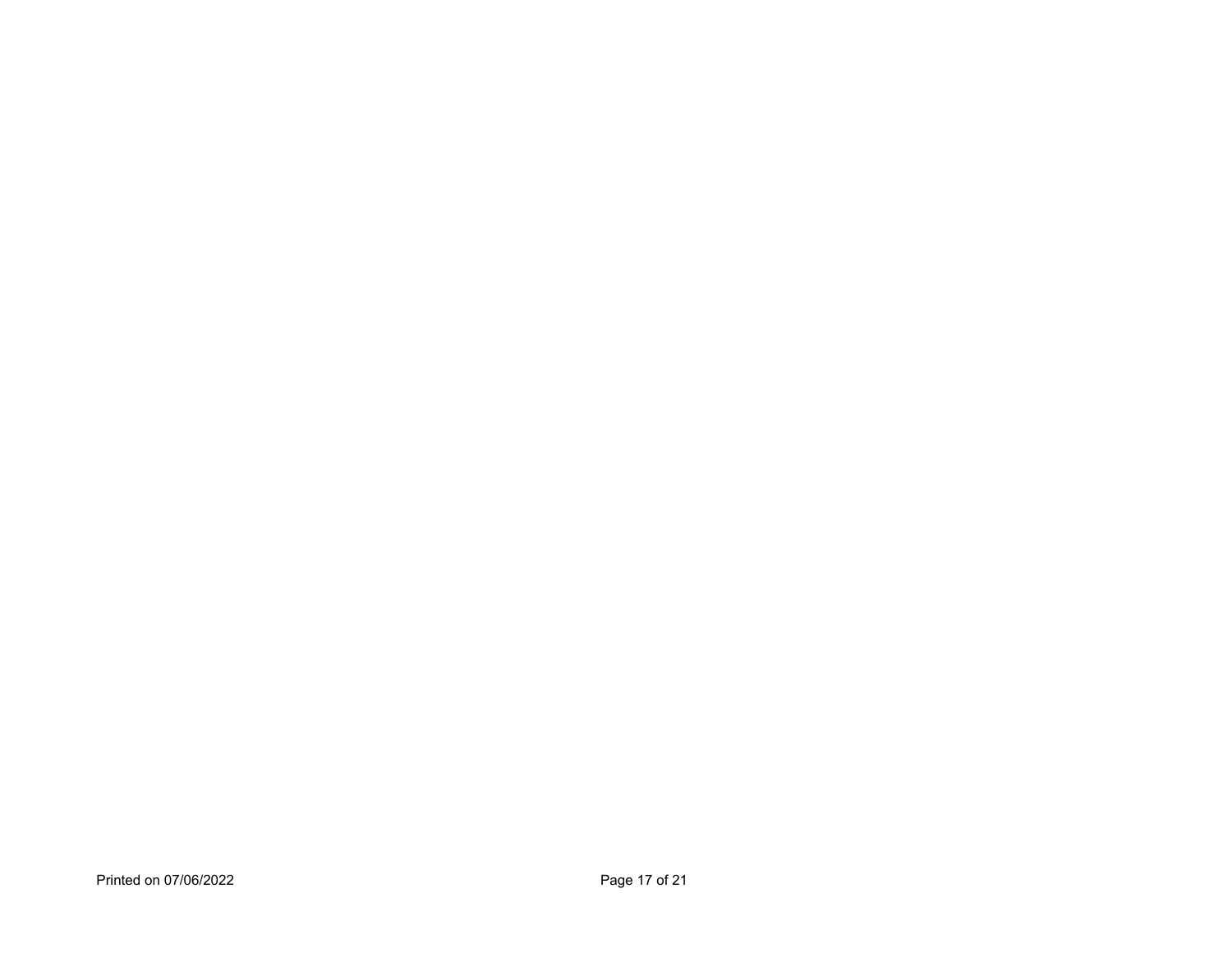| <b>Generic Medication Name</b>                 | <b>Pharmacological Category</b><br>(up-to-date)                | <b>Formulary Brief (if</b><br>available)                         | <b>Notes / Miscellaneous</b>                                                             | <b>Similar NCF Medications</b>                                                               | Active?    |
|------------------------------------------------|----------------------------------------------------------------|------------------------------------------------------------------|------------------------------------------------------------------------------------------|----------------------------------------------------------------------------------------------|------------|
| Ceftriaxone Injection                          | Antibiotic, Cephalosporin<br>(Third Generation)                | <b>STIs - PART 1 (2021)</b>                                      |                                                                                          | Cefdinir; Cefixime; Cephalexin                                                               | <b>Yes</b> |
| Cephalexin                                     | Antibiotic, Cephalosporin<br>(First Generation)                | <b>Outpatient Abx</b><br><b>Stewardship &amp; URIs</b><br>(2021) | Pediatric and Adult oral formulations                                                    | Cefdinir; Cefixime; Ceftriaxone Injection                                                    | Yes        |
| Digoxin                                        | Antiarrhythmic Agent,<br>Miscellaneous; Cardiac<br>Glycoside   | Digoxin Use (2016)                                               |                                                                                          |                                                                                              | Yes        |
| Isosorbide mononitrate                         | Antianginal Agent; Vasodilator                                 |                                                                  |                                                                                          | Nitroglycerin 0.4 Milligrams; Sublingual;<br>Nitroglycerin patch                             | Yes        |
| Nitroglycerin 0.4 milligrams,<br>sublingual    | Antianginal Agent; Antidote,<br>Extravasation; Vasodilator     |                                                                  |                                                                                          | Isosorbide mononitrate; Nitroglycerin patch                                                  | Yes        |
| Nitroglycerin patch                            | Antianginal Agent; Antidote,<br>Extravasation: Vasodilator     |                                                                  |                                                                                          | Isosorbide mononitrate; Nitroglycerin 0.4<br>milligrams; Sublingual                          | Yes        |
| Sacubitril and valsartan                       | Angiotensin II Receptor<br>Blocker; Neprilysin Inhibitor       | <b>HFrEF (2022)</b>                                              |                                                                                          |                                                                                              | Yes        |
| Testosterone                                   | Androgen                                                       | **COMING SOON**                                                  | Any formulation                                                                          |                                                                                              | Yes        |
| Buprenorphine, long-acting<br>(**REMS drug**)  | Analgesic, Opioid; Analgesic,<br><b>Opioid Partial Agonist</b> | MAT for OUD (2021)                                               | Any formulation; Restricted to<br>treatment of Opioid Use Disorder;<br>**See REMS here** | Buprenorphine, short-acting (**REMS)<br>drug**); Buprenorphine-naloxone (**REMS)<br>$drug**$ | Yes        |
| Buprenorphine, short-acting<br>(**REMS drug**) | Analgesic, Opioid; Analgesic,<br><b>Opioid Partial Agonist</b> | MAT for OUD (2021)                                               | Any formulation; Restricted to<br>treatment of Opioid Use Disorder:<br>**See REMS here** | Buprenorphine, long-acting (**REMS drug**);<br>Buprenorphine-naloxone (**REMS drug**)        | <b>Yes</b> |
| Buprenorphine-naloxone<br>(**REMS drug**)      | Analgesic, Opioid; Analgesic,<br><b>Opioid Partial Agonist</b> | <b>Opioid Use Disorder</b><br>(2018)                             | **See REMS here**                                                                        | Naloxone                                                                                     | Yes        |
| Acetaminophen                                  | Analgesic, Miscellaneous                                       |                                                                  |                                                                                          |                                                                                              | Yes        |
| Lactulose                                      | Ammonium Detoxicant:<br>Laxative, Osmotic                      | Cirrhosis &<br>Complications (2015)                              |                                                                                          | Polyethylene glycol                                                                          | Yes        |
| Doxazosin                                      | Alpha1 Blocker:<br>Antihypertensive                            | <b>Benign Prostatic</b><br>Hypertrophy (2016)                    |                                                                                          | Prazosin: Tamsulosin                                                                         | <b>Yes</b> |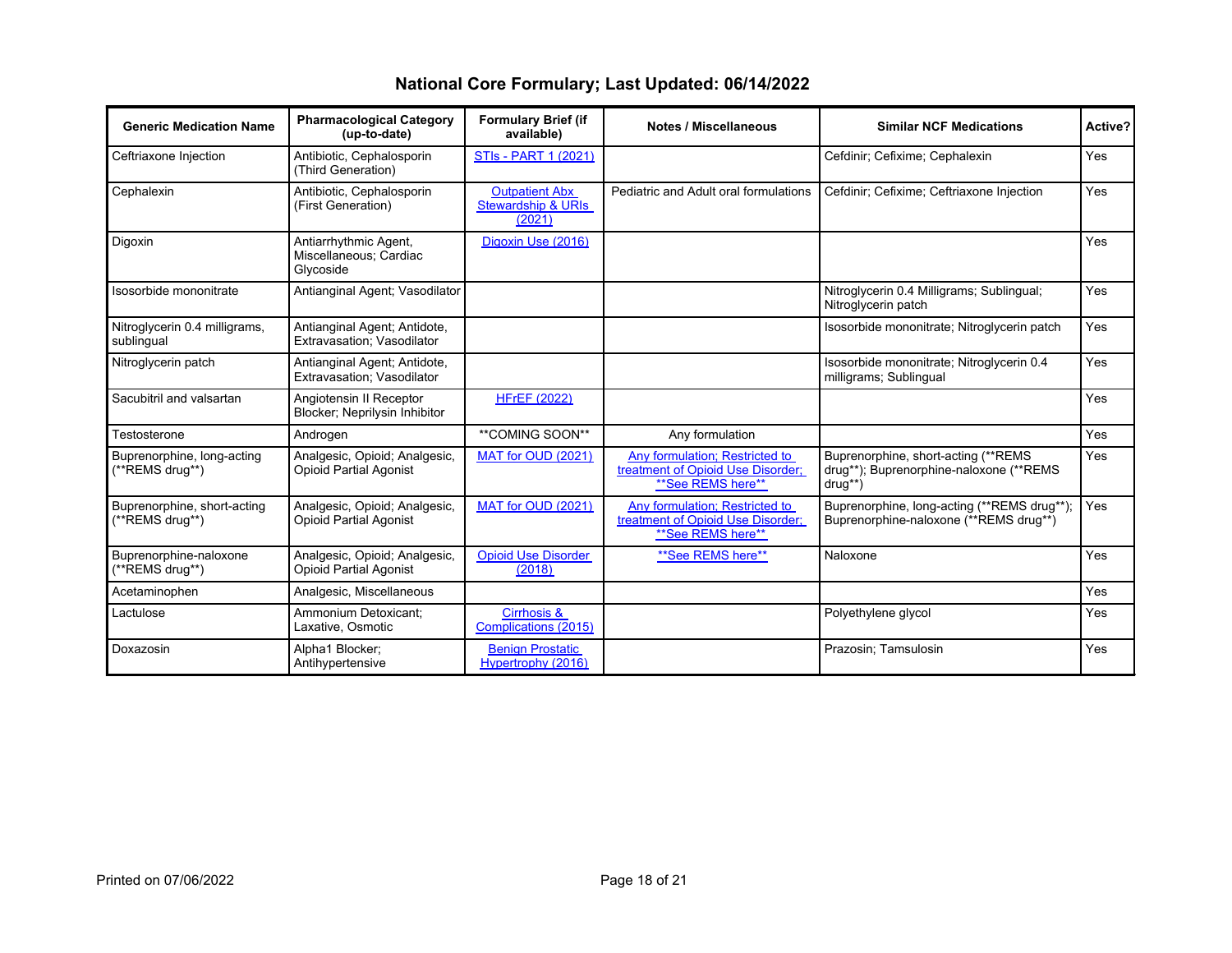| <b>Generic Medication Name</b>                                 | Pharmacological Category (up-to-date)                                                 | <b>Formulary Brief (if</b><br>available)             | <b>Notes / Miscellaneous</b>                       | <b>Similar NCF Medications</b>                                 | Active?   |
|----------------------------------------------------------------|---------------------------------------------------------------------------------------|------------------------------------------------------|----------------------------------------------------|----------------------------------------------------------------|-----------|
| Prazosin                                                       | Alpha1 Blocker; Antihypertensive                                                      | PTSD Indication (2012)                               |                                                    | Doxazosin; Tamsulosin                                          | Yes       |
| Tamsulosin                                                     | Alpha1 Blocker                                                                        | <b>Benign Prostatic</b><br>Hypertrophy (2016)        |                                                    | Doxazosin; Prazosin                                            | Yes       |
| Epinephrine Injection<br>Devices (both 0.15mg and<br>$0.3$ mg) | Alpha-/Beta- Agonist                                                                  | <b>Epinephrine Injection</b><br>Devices (2020        | Any device, auto-injector<br>or pre-filled syringe |                                                                | Yes       |
| Donepezil                                                      | Acetylcholinesterase Inhibitor (Central)                                              |                                                      | 5mg and 10mg strengths                             |                                                                | Yes       |
| Sulfasalazine                                                  | 5-Aminosalicylic Acid Derivative                                                      |                                                      |                                                    | Hydroxychloroquine; Leflunomide;<br>Methotrexate               | Yes       |
| Finasteride                                                    | 5 Alpha-Reductase Inhibitor                                                           | <b>Benign Prostatic</b><br>Hypertrophy (2016)        |                                                    |                                                                | Yes       |
| Clindamycin, topical                                           | ===REMOVED from NCF=== (See Benzoyl<br>Peroxide AND Clindamycin, topical combination) |                                                      | Removed January 2020                               |                                                                | <b>No</b> |
| Glyburide                                                      | ===REMOVED from NCF=== (see Glipizide)                                                | Sulfonylureas (2015)                                 | Removed May 2015                                   | Glipizide                                                      | <b>No</b> |
| Conjugated estrogen vaginal<br>cream, (Premarin)               | ===REMOVED from NCF=== (see Estrogen<br>vaginal cream)                                | <b>NPTC Meeting Update</b><br>(May 2018)             | Removed May 2018                                   | Estrogen vaginal cream                                         | <b>No</b> |
| Omeprazole (enteric coated)                                    | ===REMOVED from NCF=== (see Proton<br>Pump Inhibitor)                                 | Long-Term Use of PPIs<br>(2014)                      | Removed Feb 2014                                   | Proton Pump Inhibitor                                          | <b>No</b> |
| Trospium                                                       | ===REMOVED from NCF=== (see Oxybutynin<br>ER, IR)                                     | Antimuscarinics (2019)                               | Removed Feb 2019                                   | Oxybutynin, Extended-release;<br>Oxybutynin, Immediate-release | <b>No</b> |
| Imipramine                                                     | ===REMOVED from NCF=== (see Nortriptyline)                                            | Antidepressant Use in<br>Chronic Pain (2014)         | Removed May 2014                                   | Nortriptyline                                                  | <b>No</b> |
| Angiotensin receptor blocker                                   | ===REMOVED from NCF=== (see Losartan)                                                 | <b>Angiotensin II Receptor</b><br>Antagonists (2014) | Removed April 2012                                 | Losartan                                                       | <b>No</b> |
| Isosorbide dinitrate                                           | ===REMOVED from NCF=== (see Isosorbide<br>mononitrate)                                |                                                      | Removed Aug 2013                                   | Isosorbide mononitrate                                         | <b>No</b> |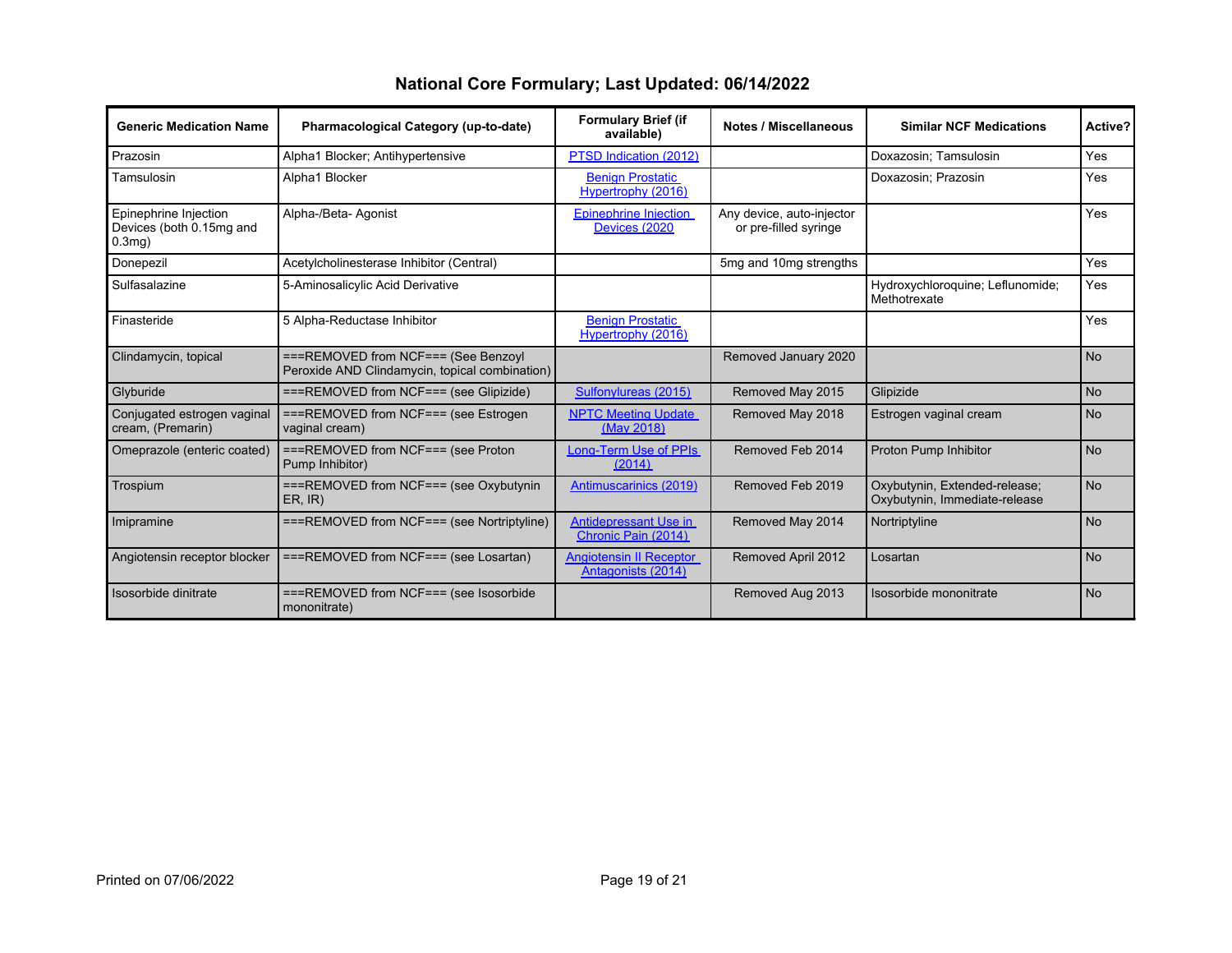| <b>Generic Medication Name</b>                     | Pharmacological Category (up-to-date)                     | <b>Formulary Brief (if</b><br>available)               | Notes /<br><b>Miscellaneous</b> | <b>Similar NCF Medications</b>                                             | Active?        |
|----------------------------------------------------|-----------------------------------------------------------|--------------------------------------------------------|---------------------------------|----------------------------------------------------------------------------|----------------|
| Insulin glargine (Lantus <sup>®)</sup>             | ===REMOVED from NCF=== (see Insulin<br>detemir)           | <b>NPTC Meeting Update (May</b><br>2019)               | Removed May 2019                | Insulin detemir (Levemir®)                                                 | <b>No</b>      |
| Mometasone / Formoterol<br>(Dulera <sup>®</sup> )  | $==$ REMOVED from NCF=== (see<br>Fluticasone/salmeterol)  | <b>LABAs (2019)</b>                                    | Removed June<br>2019            | Fluticasone/salmeterol                                                     | <b>No</b>      |
| Lopinavir / Ritonavir<br>(Kaletra <sup>®</sup> )   | $==$ REMOVED from NCF=== (see<br>Emtricitabine/tenofovir) | <b>HIV PrEP (2018)</b>                                 | <b>Removed August</b><br>2013   |                                                                            | N <sub>o</sub> |
| Verapamil                                          | $==$ REMOVED from NCF=== (see<br>Diltiazem)               | <b>Calcium Channel Blockers</b><br>(2014)              | <b>Removed August</b><br>2014   | <b>Diltiazem</b>                                                           | <b>No</b>      |
| Saxagliptin                                        | $==$ REMOVED from NCF=== (see<br>Alogliptin)              | DPP-IV Inhibitors (2019)                               | Removed Feb 2019   Alogliptin   |                                                                            | <b>No</b>      |
| Dedicated emergency<br>contraceptive               | $==$ REMOVED from NCF===                                  | Contraception (2016)                                   | <b>Removed Sept</b><br>2013     | Levonorgestrel (Plan B One-Step®);<br>Ulipristal                           | <b>No</b>      |
| Dulaglutide                                        | $==$ REMOVED from NCF===                                  | <b>NPTC Meeting Update</b><br>(2020)                   | Removed Nov 2020                |                                                                            | <b>No</b>      |
| <b>Fibric Acid Derivative</b>                      | $==$ REMOVED from NCF===                                  | Hyperlipidemia (2017)                                  | Removed Feb 2017                |                                                                            | <b>No</b>      |
| Gemfibrozil                                        | $==$ REMOVED from NCF===                                  | <b>Dyslipidemia Guidelines</b><br><b>Review (2014)</b> | Removed Feb 2014                |                                                                            | <b>No</b>      |
| Ipratropium, MDI                                   | $==$ REMOVED from NCF===                                  | COPD Inhalers (2015)                                   | Removed Aug 2015                | Albuterol, metered dose inhaler (MDI);<br>Tiotropium (Spiriva®)            | N <sub>o</sub> |
| Lovastatin                                         | $==$ REMOVED from NCF===                                  | <b>Dyslipidemia Guidelines</b><br><b>Review (2014)</b> |                                 | Removed April 2012 Atorvastatin; Pravastatin; Rosuvastatin;<br>Simvastatin | No             |
| Niacin extended release<br>(Niaspan <sup>®</sup> ) | $==$ REMOVED from NCF===                                  | Hyperlipidemia (2017)                                  | Removed Feb 2017                |                                                                            | <b>No</b>      |
| Nifedipine (controlled or<br>extended release)     | $==$ REMOVED from NCF===                                  | <b>Calcium Channel Blockers</b><br>(2014)              | <b>Removed August</b><br>2014   | Amlodipine                                                                 | <b>No</b>      |
| Salmeterol (Serevent®)                             | $==$ REMOVED from NCF===                                  | <b>Inhaled Anticholinergics</b><br>(2011)              | <b>Removed Sept</b><br>2011     |                                                                            | <b>No</b>      |